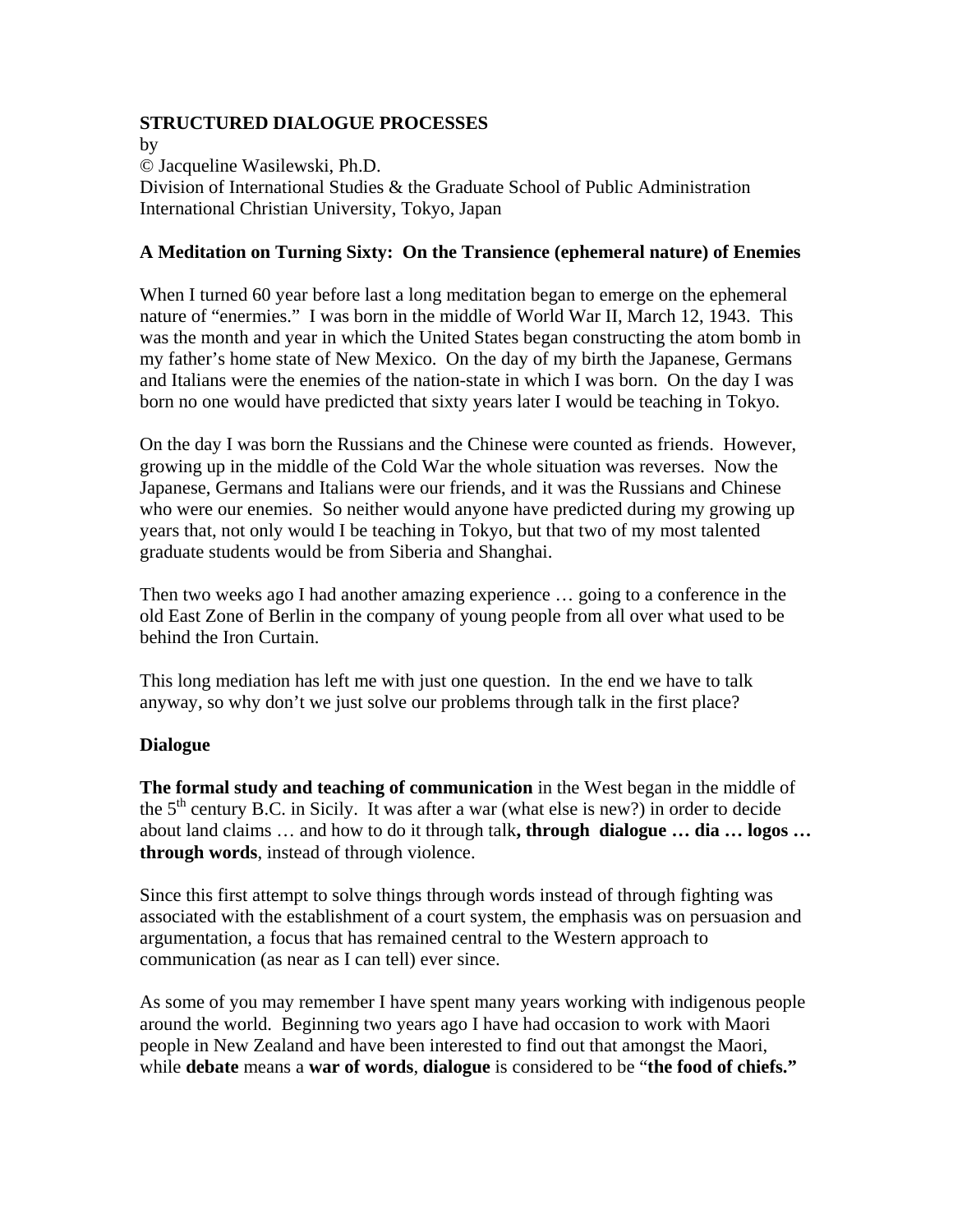#### **Dialogue Between Social Worlds**

One branch of communication studies that developed in the  $20<sup>th</sup>$  century was my branch, **intercultural communication**.

This was possibly an **inevitable development due to the process of modernization** which has, as Berger (2001) notes, **as one of its most important consequences** the situation commonly called **pluralism**. Pluralism relativizes everything. So, a field of communication, intercultural communication, developed to handle the communication between the multiple social worlds newly brought into relationship with each other.

**The mere presence of an alternative, however, immediately causes doubt … just because there** *is* **an alternative.** And the rise in the world's "doubt quotient" has engendered "**an equal and opposite reaction"** (just like in classical physics!). This reaction is the frantic search for certainty in the form of all the "**fundamentalisms"** that plague our planet today.

But this search for certainty has generated a further paradox**, yet another "equal and opposite reaction,"** and that is the emergence of what might be called **"radical relativists."** Thus, we have a **master discourse** today **between two groups** who … although they share no other belief … **have one belief in common**, and that is that no dialogue is possible because both the relativists and the fundamentalists believe that there is **no middle ground between worlds**, that there are **only two choices: challenging nothing or beating the other side into the ground until they surrender or "disappear"** (Berger, 2001, quoted in Pearce, 2004).

Therefore, for me, the **intercultural communication for the 21st century** has to be based on some form of W. Barnett Pearce's (2004) **rhetoric of contextual transformation**. That is, **how can we create new social space in which we can all be ourselves together?** 

# **An Emerging "Alphabet" for 21st Century Dialogue**

Over the past few years I have been in the process of discovering an "alphabet soup" of approaches to communication which will enable us to construct such in-between social worlds**: BDA , TCD, CMM and PNDC.** 

Today I would like to do three things. First, I would like to share with you the planning for one structured dialogue project which will take place in early February using **the Boundary-spanning Dialogue Approach (BDA)**. When I last addressed JIN in 2002 I spoke about the development of this approach. Second, I would also like to share with you the concept of *Indigeneity* which has emerged out of one set Boundary-spanning Dialogues among Indigenous people over the past two decades. Third, I would like to briefly share with you some of the other "letters" of the emerging alphabet, David Bohm's **Transcultural Dialogue (TCD)**, W. Barnett Pearce's **Coordinated**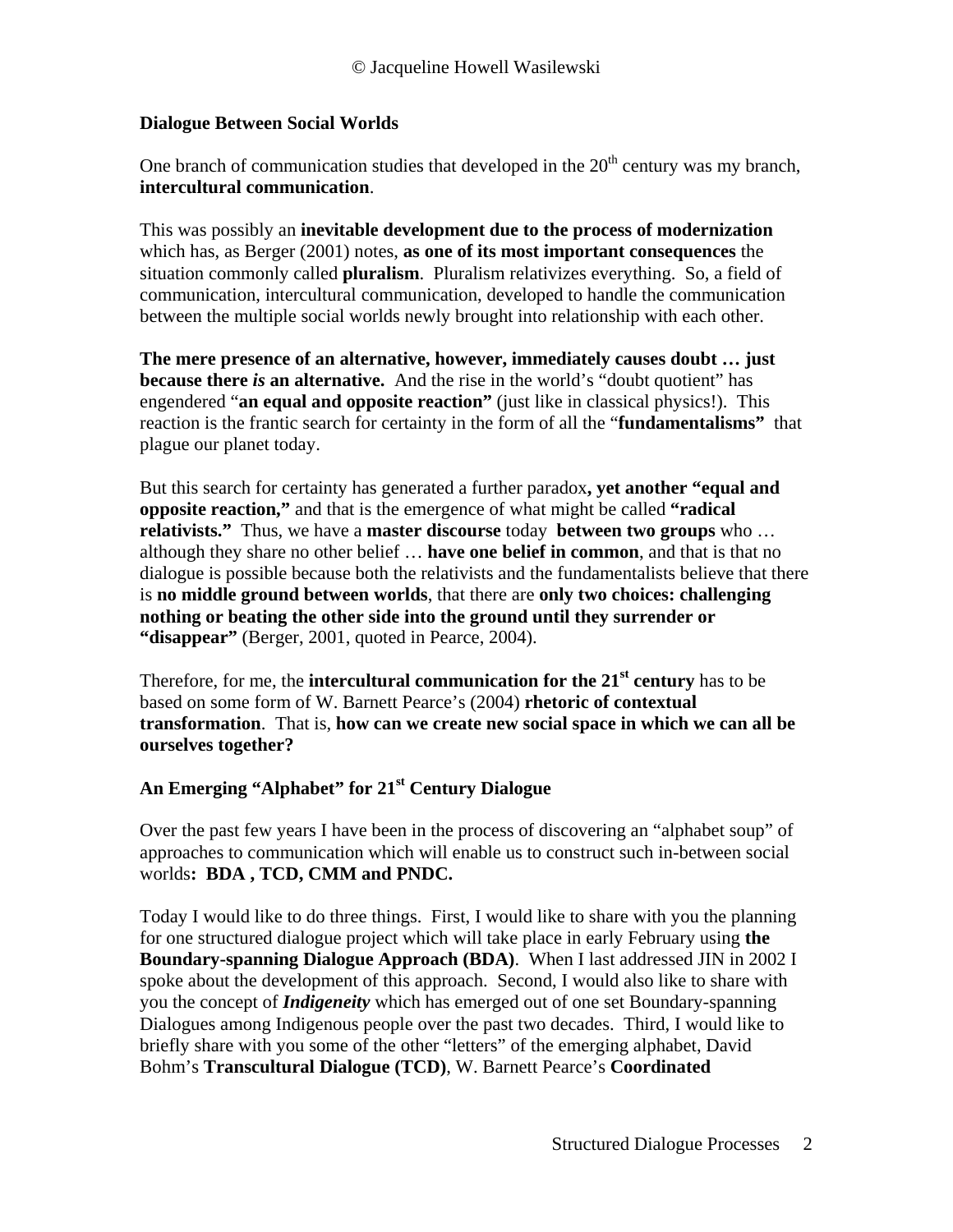# **Management of Meaning (CMM)**, and Sharon Ellison's **Powerful Non-Defensive Communication (PNDC).**

# **ICU's Boundary-spanning Dialogue Approach (BDA) Project: An Overview**

In early February 2005, with funding from the Japanese Ministry of Education's Center of Excellence Program, 16-20 participants (mostly students) and 5-10 observers (civil society members and academics) from Japan, Korea, China and Russia will come together for a three day meeting at International Christian University (ICU). The participants will discuss the question, "What is the nature of the 'good' society in Northeast Asia in the  $21<sup>st</sup>$  century in the context of the issues facing the region at the present time?"The participants in the meeting will also include indigenous people from the region, such as Ainu, Evenks and Buryats.

At the moment there is no established forum where people from this region can regularly gather to discuss the issues that affect the region as a whole. Thus, many issues concerning the region receive no regular attention by **all** the stakeholders involved. These issues include the following: the Japanese children left behind in China at the end of WWII (one of whom recently surfaced in Russia), the abductions of Japanese by North Koreans a generation ago, the nuclear activities of North Korea currently, the future of the Korean Peninsula in general, the Japanese apology issue, the unification of China (or not), the relatively silent struggle going on over in which direction pipelines carrying Siberian energy resources should go (towards the Sea of Japan or towards Daqing) and, of course, the fate of the Northern Territories.

This meeting will provide an opportunity for future leaders in the region to discuss, compare and contrast and bring into productive relationship the basic values of the various peoples of the region. They will be able to do so in the context of the issues currently facing the region.

# **The Background of the BDA Project**

The Project derives its name from the Boundary-spanning Dialogue Approach (BDA) to meeting design and meeting process. This is one of 35-40 structured dialogue processes being used around the world to deal with complex issues. This approach has been developed through a two decade long collaboration between Americans for Indian Opportunity (AIO), a national indigenous peoples' advocacy organization in the United States, and Dr. Alexander Christakis (early 2005) and his colleagues in the International Society for the Systems Sciences (ISSS) (Fall, 2004). More than 70 meetings using various forms of the structured dialogue process have been held since 1985. Meetings have been held in various venues (from Tribal offices to the chambers of the U.S. Senate) and have included intra-Tribal, inter-Tribal, and inter-governmental participants. Intergovernmental meetings have included participants from Tribal, national, state and/or local governments and their agencies. Some of these meetings have been with the U.S. Department of Energy, the U.S. Environmental Protection Agency, the Western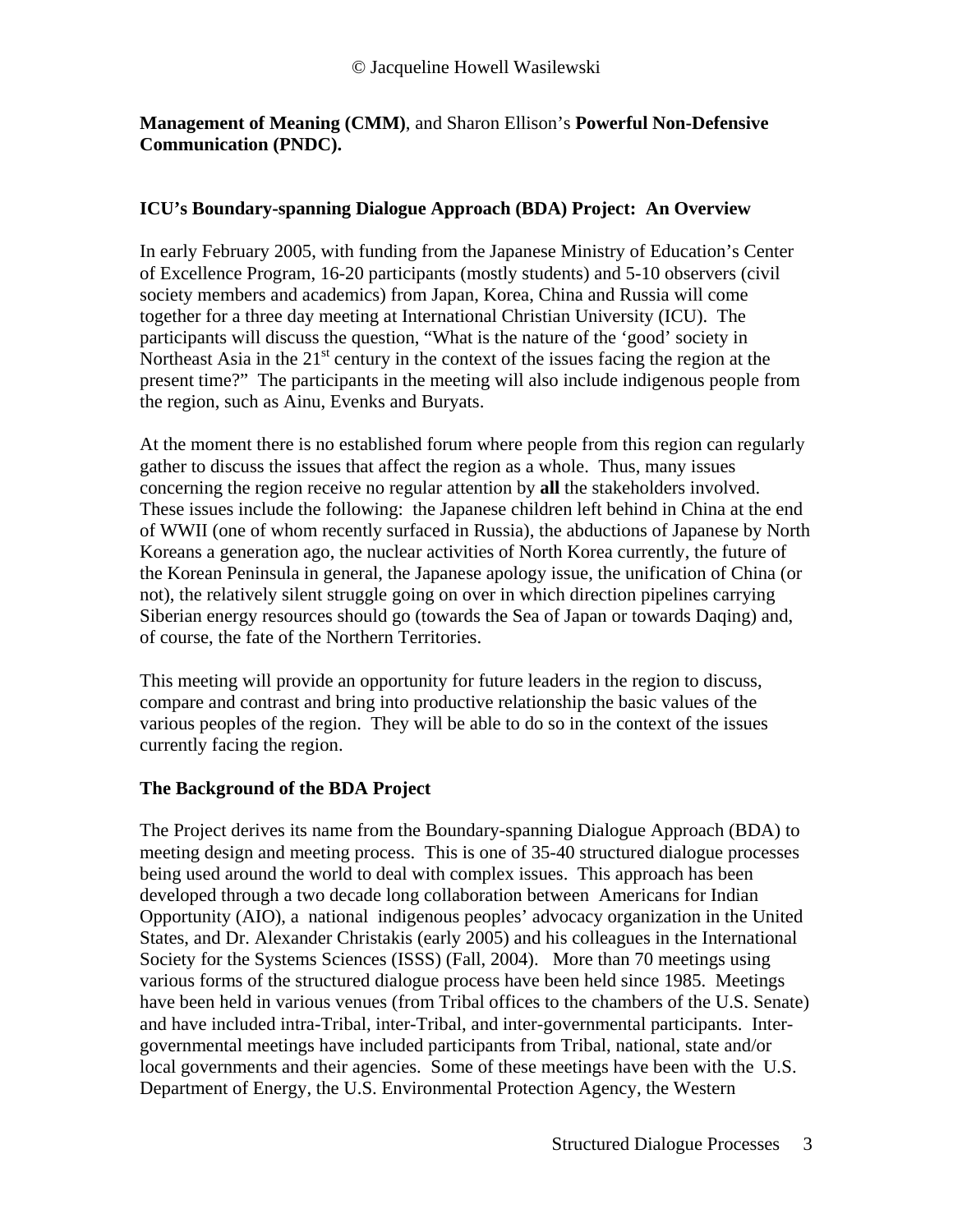Governors Conference, etc., as well as most recently, meetings between Urban Indians and among Emergency Response Teams in the United States and meetings between Maoris and Native Americans internationally.

Out of this Native-American/Maori collaboration has emerged a new concept called *Indigeneity* and a new international indigenous peoples' organization, AGI (Advancement of Global *Indigeneity*).

This COE Boundary-spanning Dialogue Project, drawing on the concept of *Indigeneity* and using the BDA, will be the first meeting in Asia to be facilitated by Native American and Maori members of AGI. It is seen as an opportunity to introduce both the concept of *Indigeneity* and the BDA process to both indigenous and non-indigenous people in the region.

This BDA Project originated in two realms, in the work of two of my graduate students and in the work I have been doing over the past two decades, as mentioned above, with Americans for Indian Opportunity (AIO).

# **Positive Intercultural Interaction & Identity Continuity**

The two graduate students in question, Zheng Wei and Elena Kozoulina, are both currently doctoral students at ICU. Mr. Zheng is from Shanghai and is doing his doctoral work on the history of Chinese/Japanese human relationships with the goal of identifying factors that contribute to and nurture positive interactions between the people of the two societies. Ms. Kozoulina is from the Buryat Republic in Eastern Siberia in the Russian Federation and is exploring identity continuity in the Buryat Republic. Identity politics were a major factor in the dissolution of the old Soviet Union, and identity politics will probably continue to play a role in the region, particularly in the struggle for control of Siberia's energy and other natural resources.

Mr. Zheng's master's work (2002) was on employer/employee relationships in 15 Japanese companies doing business in Shanghai. Particularly in the manufacturing sector, he encountered some interaction dynamics that were mutually beneficial to all the participants in the interaction, regardless of either status or whether the person was Chinese or Japanese. This piqued his interest in what factors enable Chinese and Japanese to engage in productive relationships. Mr. Zheng (in press) is also writing a very interesting paper on contrastive Chinese and Japanese concepts of harmony. The Chinese-Japanese relationship is often plagued by false assumptions of similarity, particularly around values that stem from Confucian roots.

Ms Kozoulina came to her doctoral work as a mixed heritage person with a background in linguistics. She is of Polish-Jewish, Tungu (also known as Evenk), and Ukrainian heritage. She has relatives in the Buryat community as well. She will explore the identity maintenance strategies of the three communities of people considered by the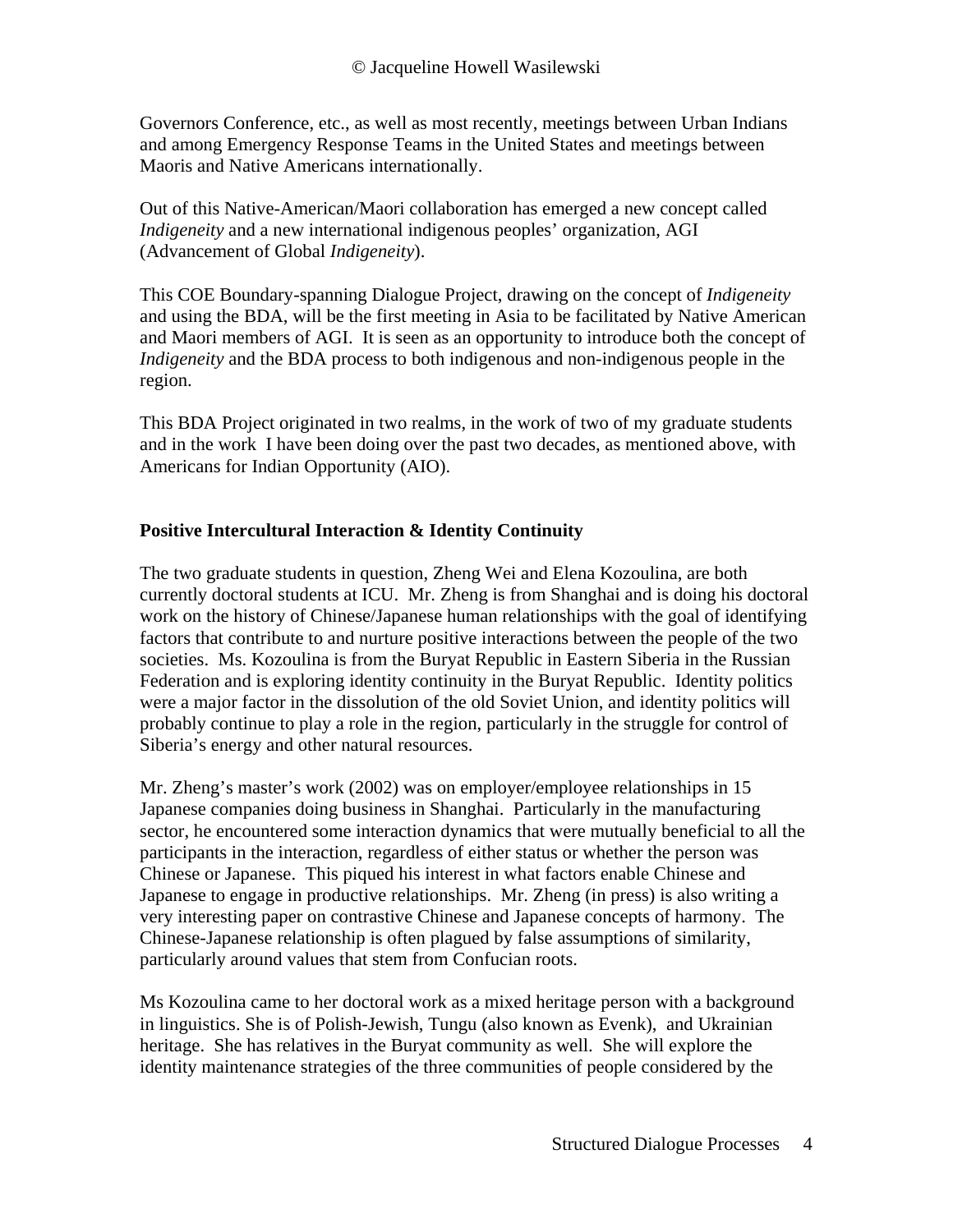government of the Russian Federation to be "native" to the Buryat Republic: the Russians, the Buryats and the Evenks.

What these two areas of work have in common is their concern with articulating and elaborating intercultural relationship dynamics in areas that up until now have not formed the data base for our understandings of intercultural communication and relations or of our ideas regarding self and identity. The work with AIO, the national Native American advocacy organization mentioned above, has entailed similar explorations of non-Euro-American territory.

### **Outcomes of the Use of the BDA Structured Dialogue Process by Native Americans: Identifying Core Indigenous Values**

A result of the initial meetings in "Indian Country" in the 80s and early 90s was the identification and articulation of four core values which cross generation, geography and Tribe. These four core values, the Four R's, are Relationship, Responsibility, Reciprocity & Redistribution. Each of these values manifests itself in a core obligation in Indigenous societies.

# **The Four R's & Their Ensuing Obligations**

*Relationship is the kinship obligation***.** This is the profound sense that we human beings are related, not only to each other, but to all things, animals, plants, rocks … in fact, to the very stuff the stars are made of. This relationship is a kinship relationship. Everyone/ everything is related to us *as if* they were our blood relatives. We, thus, live in a family that includes all creation, and everyone/everything in this extended family is valued and has a valued contribution to make. So, our societal task is to make sure that everyone feels included and feels that they can make their contribution to our common good. This is one reason why Indigenous people value making decisions by consensus, because it allows everyone to make a contribution.

*Responsibility is the community obligation***.** This obligation rests on the understanding that we have a responsibility to care for all of our relatives. Our relatives include everything in our ecological niche, animals and plants, as well as humans, even the stones, since everything that exists is alive. Indigenous leadership arises from the assumption of responsibilities arising out of our relationships and the roles in society these relationships engender, not from an ability to exercise force over others. Responsible Indigenous leadership is based on an ethos of care, not of coercion. The most important responsibility of a leader is to create the social space in which productive relationships can be established and take place.

*Reciprocity is the cyclical obligation***.** It underscores the fact that in Nature things are circular, for example, the cycle of the seasons and the cycle of life, as well as the dynamics between any two entities in relationship with each other. Once we have encountered another, we are in relationship with them. The relationship La Donna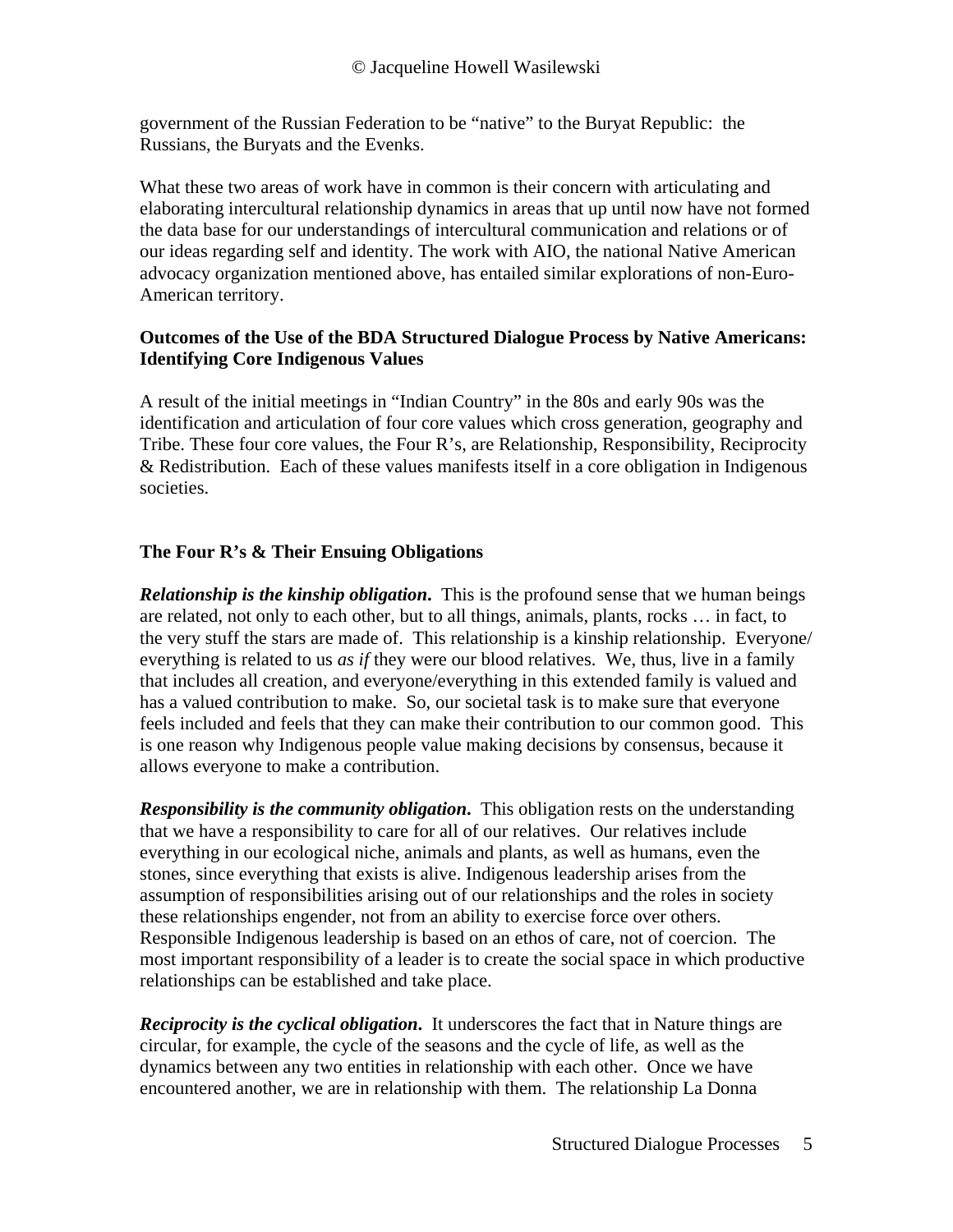Harris, founder of AIO, has with the woman with whom she founded OIO, Iola Hayden, began when her great grandfather captured La Donna's great grandfather in the 19<sup>th</sup> century down in Mexico soon after La Donna's great grandfather's family had emigrated from Spain. They became social "brothers." Therefore, the families have been "in relationship" since then, engaging in an ongoing set of uneven reciprocal exchange obligations. At any given moment the exchanges going on in a relationship may be uneven. The Indigenous idea of reciprocity is based on very long relational dynamics in which we are all seen as "kin" to each other.

*Redistribution is the sharing obligation***.** Its primary purpose is to balance and rebalance relationships. Comanche society, for example, was an almost totally flat society, socially, politically and economically. It had many, many ways of redistributing material and social goods. In principle one should not own anything one is not willing to give away. Possessions do not own you. The point is not to acquire things. The point is to give them away. Generosity is the most highly valued human quality. The basic principle is to keep everything moving, to keep everything in circulation.

Each of these values, as you can see, is integrally related to all the others and builds on the others. Indigenous peoples understand that relationships define our roles and shape our responsibilities. They realize that these relationships, roles and responsibilities are reciprocal in nature and lead to the redistribution of both society's tangible and intangible assets

#### **The Encounter & Collaboration with the Maori & the Emergence of the Concept of Indigeneity**

In 2002 a fateful meeting took place in the history of Americans for Indian Opportunity (AIO). That was the meeting with Maori leaders in New Zealand as part of AIO's leadership development program endowed by the Kellogg Foundation that is called the Ambassadors' Program. As part of that program young Native American leaders have the opportunity to meet with Indigenous leaders elsewhere in the world. In this encounter it was as if the *"medicine"* of the young Native Americans and the *mana* of the Maoris ignited in a nearly instantaneous synergistic bond. The result has been the creation of a Maori counterpart organization, AMO (Advancement of Maori Opportunity), a Maori Ambassadors' Program and the initial plans for the development of a new international organization, AGI, Advancement of Global Indigeneity. The purpose of this new organization is to advance Indigenous perspectives in the world. The Wisdom of the People Forum AIO and AMO conducted at the annual conference of the International Society for the Systems Sciences (ISSS) in Heraklion, Crete, in July of 2003 (Laura Harris & Wasilewski, 2004; Christakis, 2004) addressed the next steps in bringing this new organization into being.

Four structured dialogue sessions have now been held with Native American and Maori participants, and together they have begun to articulate a comprehensive construct, *Indigeneity*, which captures the cluster of concepts that Indigenous people have to offer for the construction of inclusive social spaces in the  $21<sup>st</sup>$  century.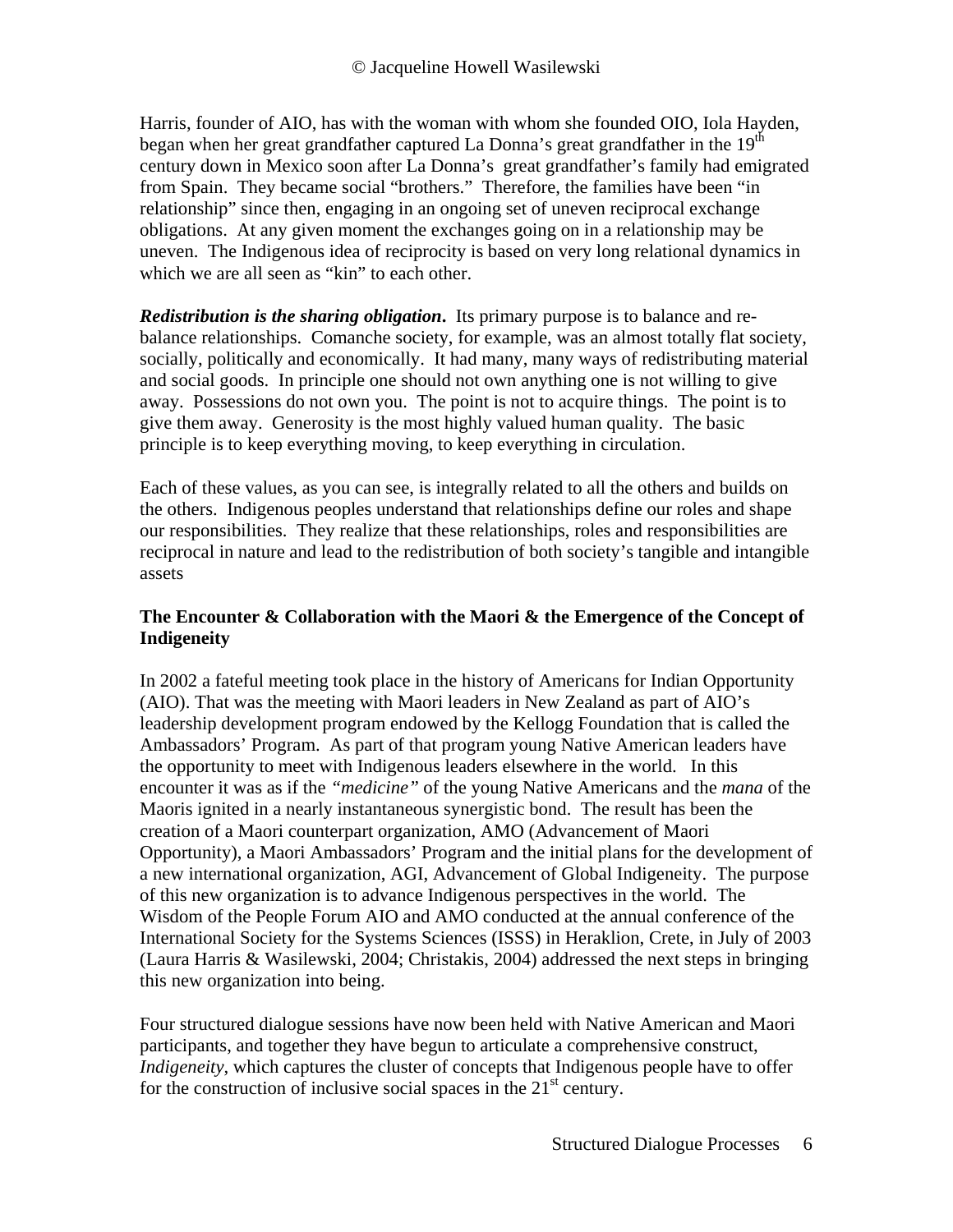#### *Indigeneity***: A Global Contribution**

*Indigeneity* is rooted in core values based on communal life handed down from the many grandfathers and many grandmothers of Indigenous people. Indigenous peoples see everything through the filter of community. This common Indigenous world view and its associated "deep logic" has an asset base arising out of the intangibles of cultural identity, communal wisdom, values, philosophies and their resulting alternative world views.

*Indigeneity* assumes a spiritual interconnectedness between all aspects of creation and affirms that everything created, not only has the right to exist, but also has the right to be able to make a positive contribution to the larger whole. Therefore, all peoples have a right to exist, and it is imperative to our coexistence, to our ability to live together, that each group find their own self-determined ways to share and contribute their communal wisdom to global society. Complementary coexistence relies on the ability of all peoples' voices to be heard, and to be heard equally. The pursuit of this type of coexistence entails continuously recreating a harmonic balance. This pursuit stands in opposition to the pursuit of dominance, exclusion and exploitation.

*Indigeneity* is, thus, a very ancient global paradigm of sustainability, spiritual interconnectedness and coexistence … of *convivencia* … of living together. This is a world view that throughout the modern era has been undervalued.

*Indigeneity* involves the practice of relational politics, that is, of creating relationships between diverse elements, not eliminating them. Even though the *Indigeneity* concept is culturally … which means communally … grounded, it is neither culturally neutral, nor is it culturally exclusive. Rather, it is culturally inclusive and relational. The practice of *Indigeneity* creates dynamically inclusive dialogic space.

#### **Indigeneity's Dialogic Space**

Actually, nothing exists except *us* in this moment in time, engaging in this interaction, in this dialogue. "Us" includes you, me, all of our relationships, taking place in our various personal, social, political, cultural, physical and spiritual contexts. This is a vast, interacting, overlapping … constantly changing … network. (By now you can perhaps see how much the systems approach is central to the concept of *Indigeneity.*) All our identities are honored when we are in positive relationships with each other.

If, when we interact with each other, we are in a state of valuing all of our relationships, these relationships will take care of us, and we will have things to share, to give back. One gives because it is right. It will come back to you.

If we value each other in a way that we simultaneously, for instance, value the Earth, it will take care of us. Our set of overlapping relationships will always take care of us. This was why there were no orphans in Comanche society. Children were the responsibility, not just of the mother, but of the mother's entire family and, ultimately, of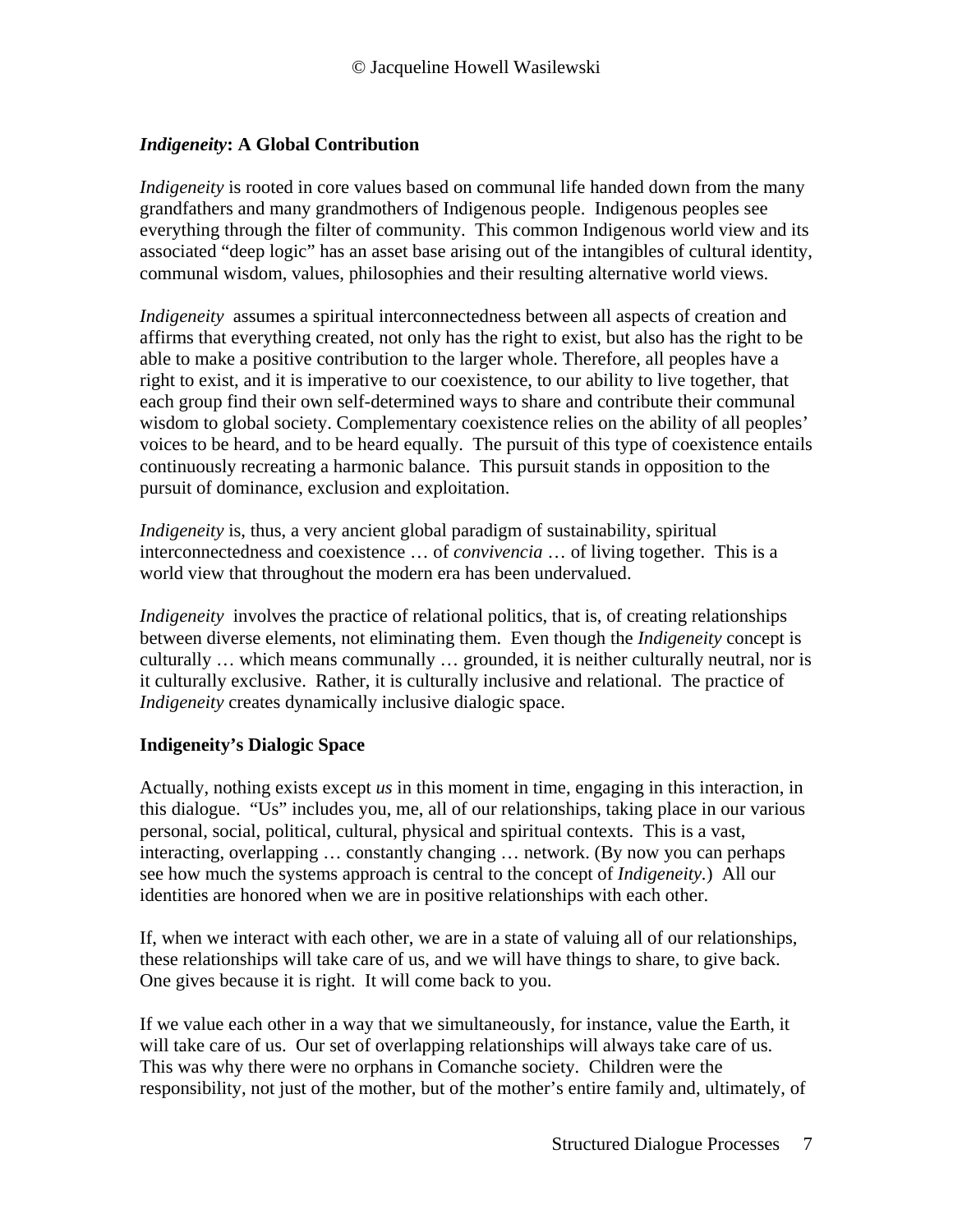the Tribe as a whole. This is another example of responsibility emerging out of a set of relationships. It was well understood that unless the children were cared for, there would be no future.

This sense of caring interconnectedness assumes the need for all things to coexist. Thus, this dynamic valuing of the other is inseparable from true dialogue. Such dialogue involves, as poet Joy Harjo (1996) says, "adventuring out through listening and learning." Through caring enough for each other to engage in true dialogue we enable ourselves to be ourselves together.

In fact, we can *only* be ourselves together. We can only be a "self" in community. We are simultaneously *both* autonomous and connected. There are no private truths. We have to let the realities of others into our conceptual and emotional spaces and vice versa.

In social space constructed according to the principles of *Indigeneity*, strong individuals contribute, on the basis of their uniqueness, to strong groups which, in turn, contribute to strong nations and to a strong international community. Uniqueness and strength are inherent in this dynamic from the beginning. All the uniqueness and strength, all the "truths" in the system have to be brought into complementarity, into some kind of accord.

# **Indigeneity: A Dynamic Spiral**

Bringing our disparate realities into complementarity, however, involves inevitable differences that somehow have to be transformed.

The shape of this transformation is an upward spiral, like the flight path of the sea bird the Maori call *kuaka.* In this spiral dynamic there is no domination. Rather there is a reiterative moving forward into the future together which involves, again in the words of Joy Harjo (1996), the ability "to understand the shape and condition of another with compassion," to value them.

This spiral movement potentially includes all communities. It is moving, spinning upward through time and space. Through the energy created by the interaction among the Four R's and their resulting Obligations as described above, our collaborative work spins out in ever larger and further reaching spirals to include others in constantly evolving, productive relationships.

Thus, the ability to transform is the ability to balance, to bring disparate elements into complementarity. Not "balance," a static noun, but "to balance," a dynamic verb. This is the Indigenous form of respect. We care enough about others to include them in our world.

This is a dynamic, emergent, creative, collective process which demands everyone's participation. Through this process, somewhat like the improvisational jamming of a jazz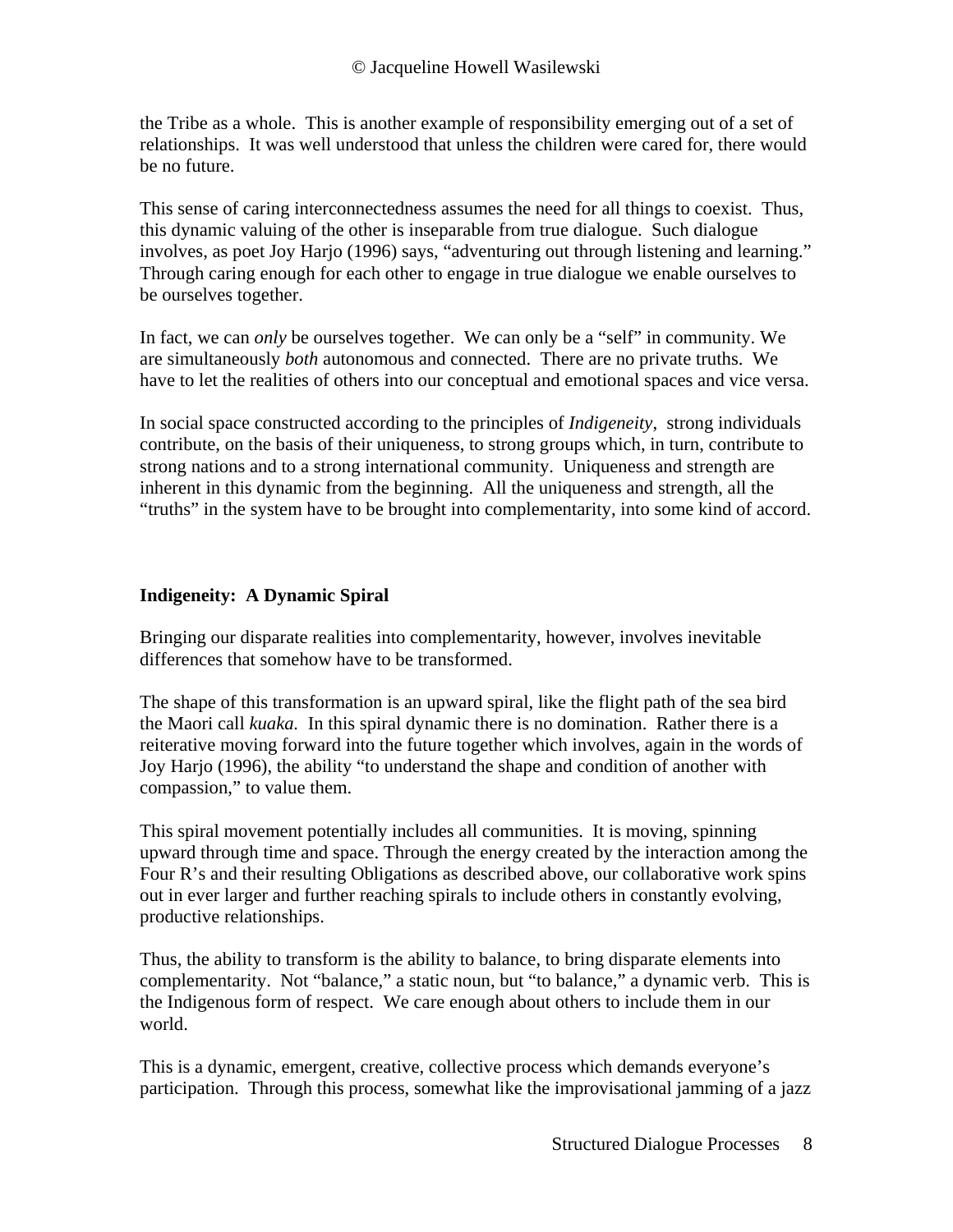ensemble, as Dr. Christakis once said, "We keep track of ourselves through constant communication."

# **The Maori Canoe Metaphor**

Finding this kind of balanced coexistence, or what Edward Said (2003) termed "deep coexistence" in his last lecture before his death, is tough to achieve. It takes a great deal of energy and strength to create the necessary coordination. A Maori canoe provides a metaphor that captures the central features of the dynamics I am trying to describe, that is, how each of us can contribute our individual energy to collective forward movement, to the upward spiral.

*Indigeneity* features outcome-oriented thinking which creates a kind of solution-oriented, value-driven solidarity **(**see also Dimas' [2000] goal-oriented, ideologically driven solidarity in post-conflict El Salvador**).** In this environment each person can contribute effectively to the whole from their place of belonging so that we can all move forward into the future together. To reiterate, this dynamic is solution oriented.

# **Dynamic Inclusivity**

Indigenous people think dynamic inclusivity is greatly needed in the world today. Valuing cultural diversity is crucial to both the building and sustaining of any civil society. Actually, merely respecting diversity is not enough. A truly civil society must accept, encourage, and ultimately insist upon the participation of all the diverse peoples of that society.

All world views must be valued, including those of the "enemy." To return to the Comanche culture of AIO's founder, the Comanche word for respect, *mabitsiaruh*, combines the feelings of respect, honor and to care for into a single construct. It literally means to honor the Other as a good person. For respect to exist between us we have to value each other.

One should behave in a way that values both self and other simultaneously in order to be respectful. It is one of those paradoxical aspects of human existence that if we do not value ourselves, we find it very difficult to value others.

#### **An Inclusive Rationality, A Common Human Standard**

Taiaike Alfred (1999) notes in his book, Peace, Power, Righteousness: An Indigenous Manifesto, "a deep reading of tradition points to a moral universe in which all of humanity is accountable to the same standard" (p.21). This standard, this potentially inclusive rationality, is based on a natural flow, on a logic of human behavior situated in caring relationships.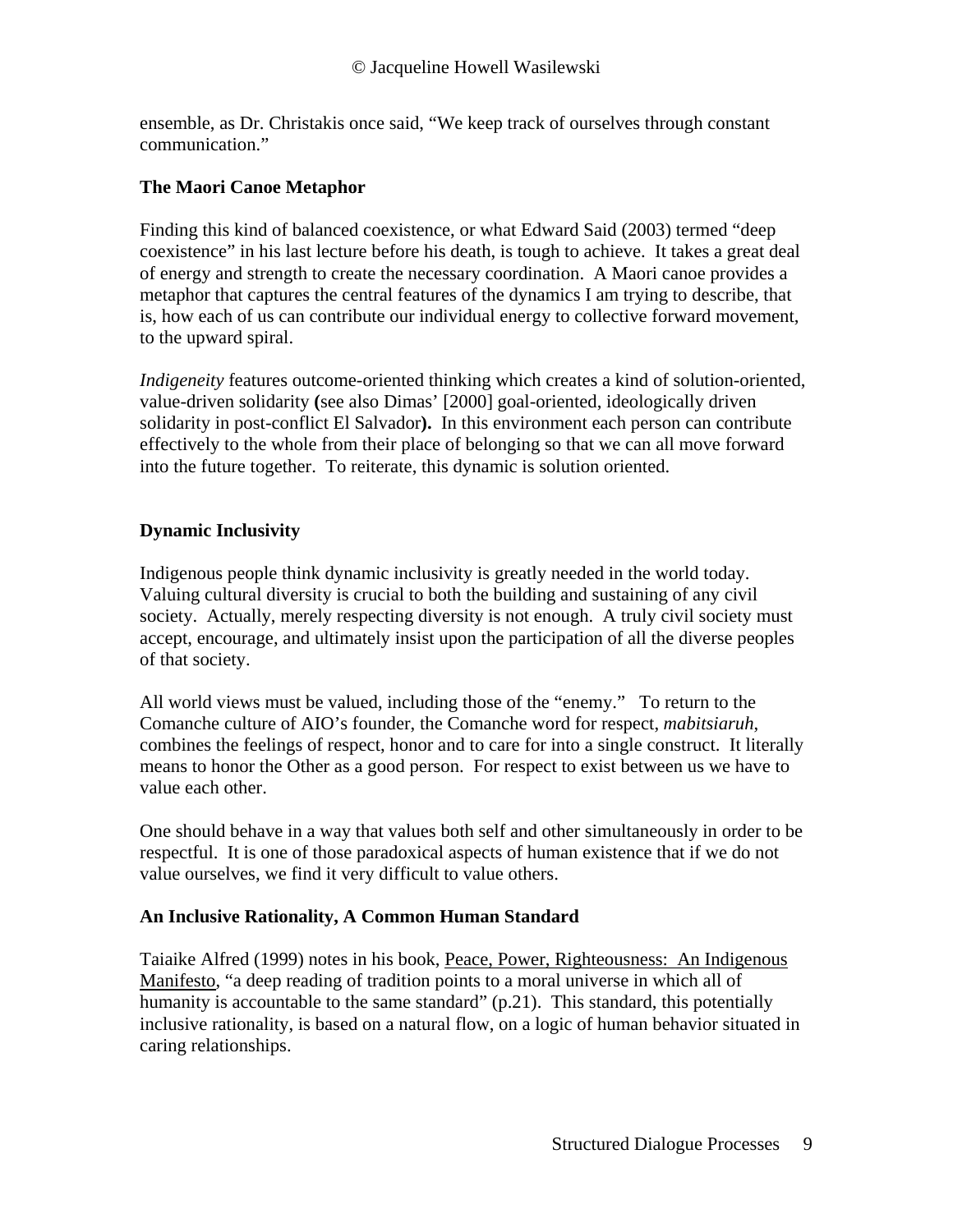In the last years of the  $20<sup>th</sup>$  century and during the first years of the  $21<sup>st</sup>$  century, international society has put much effort into trying to identify "universal human rights", a standard of justice which is universally accepted. Indigenous people perhaps have special insight into this effort, particularly since they have often been denied basic rights.

Also, "Indigenous societies are the repository of vast experience and deep insight on achieving balance and harmony" (Alfred, 1999, p. 21), and not only regarding the environment. Justice, for instance, is "the achievement of balance in all … relationships, and the demonstration in both thought and action of respect for the dignity of each element in the circle of interdependency that forms our universe."

This statement echoes Lakota Medicine Person, Black Elk's, famous vision of the Sacred Hoop: … for I was seeing in a sacred manner the shape of all shapes as they must live together like one being. And I saw that the sacred hoop of my people was one of many hoops that made one circle, wide as daylight and starlight *…* (1931, p. 43)

Finding patterns of effective interaction where we can discover, share and coordinate our mutual value is, thus, our primary task. Relationships, responsibilities, reciprocity and redistribution form dynamic spirals out of which responsibility, reciprocity and redistribution are manifestations of caring relationships. The hoop of each community begins to spin as it incorporates the energy emerging from new relationships.

The image of the spiral captures the dynamic nature of this kind of inclusivity. This dynamic of ever expanding spirals of care is the **I.D.,** the main feature of the **I**ndigenous **D**emocracy AGI is interested in sharing with the rest of the world. This dynamic of care creates the dialogic space where relational politics can be practiced.

# **Other "Letters" in the 21st Century Communication Alphabet**

#### **TCD** (Transcultural Communication Dialogue)

While I was in the former East Zone of Germany last week at the Young SIETAR Conference I encountered another dialogic practice that grows out of the work of Dr. Patrick de Mare, a psychiatrist working in London, and the work of David Bohm (1996), Donald Factor and Peter Garrett. This is an almost completely unstructured form of dialogue for groups of 20-40 people through which the process of thought can be slowed down in order to be able to observe it collectively while it is actually occurring. Such observation reveals the "patterns of incoherence that lead a group to avoid certain issues or, on the other hand, to insist, against all reason, on standing and defending opinons about particular issues" (Bohm, Factor & Garrett, 1991, 1). This approach to dialogue is based on the collective communication practices of hunter-gatherers and reveals an aspect of dialogue called *koinonia*, or "impersonal fellowship", which was used originally to describe the early form of Athenian democracy in which all the free men of the city gathered to govern themselves. Participants become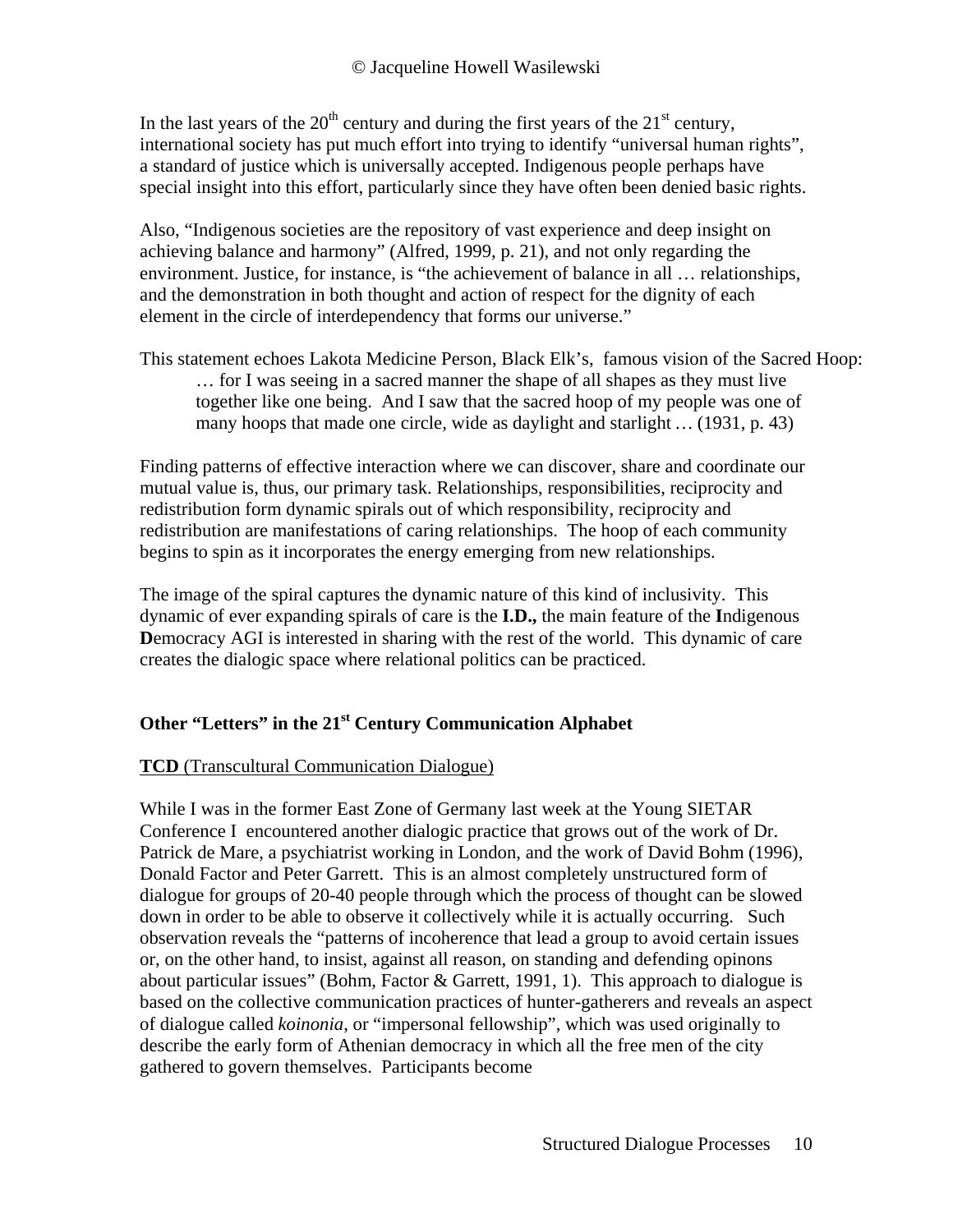aware that we live in a world produced almost entirely by human enterprise and thus, by human thought. The room in which we sit, the language in which these words are written, our national boundaries, our systems of value, and even that which we take to be our direct perceptions of reality are essentially manifestations of the way human beings think and have thought. W e realize that without a willingness to explore this situation and to gain a deep insight into it, the real crises of our times cannot be confronted, nor can we find anything more than temporary solutions to the vast array of human problems that now confront us. … In essence, thought, in this sense of the word, is the active response of memory in every phase of life. Virtually all of our knowledge is produced, displayed, communicated, transformed and applied in thought (Bohm, Factor & Garrett, 1991, 2).

This form of dialogue has been used by Professor Kazuma Matoba (2002) of the University of Witten/Herdecke in inter-religious dialogue in a small German city as well as in a dialogue project in the Namibia between African and German students. They explored Martin Buber's concept of a community as consisting,

not of like-minded people, but rather as consisting of a group of individuals with complementary natures who have differing minds, where openness, not intimacy is the key to developing community (Gudykunst & Kim, 1992, 259 quoted in Matoba, 2004, 11).

#### **CMM** (The Coordinated Management of Meaning)

The work of W. Barnett Pearce and his colleagues (Pearce, 2004) and their Public Dialogue Consortium (Littlejohn & Domenici, 2000; Pearce, 2000; Spano, 2001) have given us **three models** and **five concepts** that enhance our understanding of the dynamics of social spaces in which Mezirow's (2000) transformational learning can take place.

The **Serpentine Model** looks at communication events as something **we are making together.** According to this model a conversation consists of a linear dimension, a sequence of turns, and of a hierarchical dimension of meanings held by each participant in the conversation. The meaning categories consist of different kinds of "stories" having to do with culture, relationship, self and episode. These kinds of stories are prioritized differently by different people at different times in different contexts.

This analytical tool enables us to see if there are any commonly held stories in a conversation, and we can see all the stories in the conversation simultaneously and how each participant's stories interact and coevolve with all the others. In short, we can see what they are making together!

This analytical tool enables us to see if the participants are acting in terms of contextual and prefigurative forces or in terms of practical or implicative forces. The former forces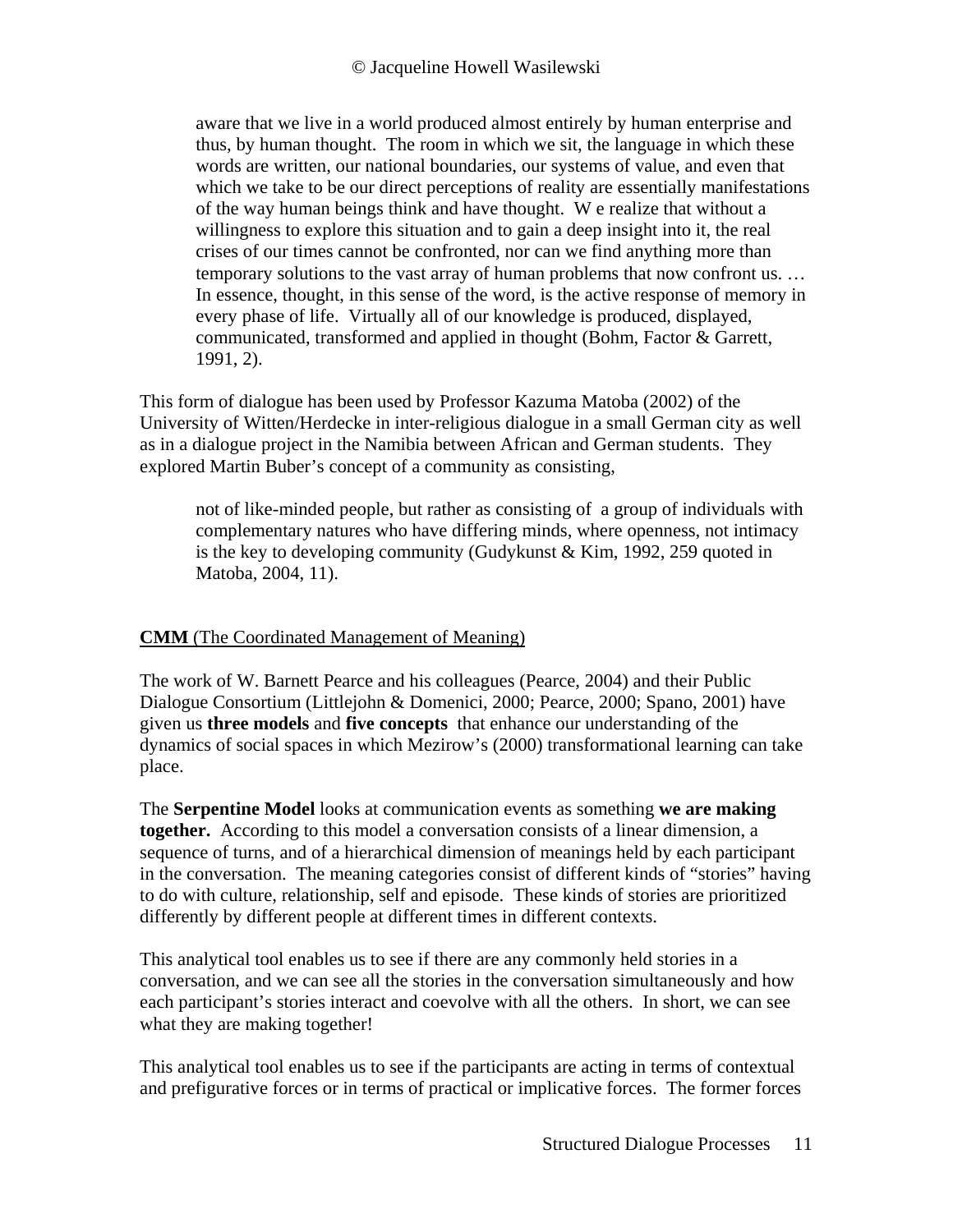focus on what the existing contexts are and what the other person did in those contexts. The latter forces focus on what the participants want to call into being or on what they want the other to do (or not do) in the future. When the implicative and practical, that is, what we want to call into being in the future, is paramount, we tend to be able to transcend existing social worlds.

The **Daisy Model** helps us analyze all the conversations that are taking place simultaneously in any discrete conversation. When we talk, we are not always talking only to the person or persons in front of us, but also to others not present. This model enables us to identify who the real audience of a statement might have been.

 The **LUUUTT Model** helps us analyze stories **Lived**, **Untold** stories, **Unheard** stories, **Unknown** stories, stories **Told**, and story**Telling** within any communication event. This allows facilitators to look at a communication event and think how to enrich the mode of story telling so that more good things can happen.

The concept of **Coordination**, along with both the **Serpentine Model** and the **Daisy Model**, calls our attention to the fact that whatever we do does not stand alone. It always intermeshes with the interpretations and actions of other people. We are either coordinated with others, or not. We are either "richly," even synergistically coordinated, or not. To enhance our coordination and enable ourselves to make better social worlds we should be mindful that

 we are participating in a multiturn process. we are part of, but only one part of, a multiperson process. the process involves reciprocally responding to and eliciting responses from other people. this process creates the social world in which we all live. (Pearce, 2004, 50)

The concept of the **Management of Meaning** involves **Coherence** and **Mystery**. Coherence is about the stories we tell that make our life meaningful. Mystery is about the fact that the universe is far bigger and subtler than any possible set of stories. "Whatever we think, there's more to it than that; it's not a riddle to be solved, but a mystery to be explored." (50)

- Treat all stories, your own as well as others, as incomplete, nfinished, biased, and inconsistent.
- Treat or own stories as "local," dependant on our own perspective, history, and purposes.

Be curious about other people's stories. (50)

The concept of **Value Commitments** addresses the issue that critical and practical theories like CMM are part of a cluster of schools in philosophy and social theory that recognize tha every theory "about" social worlds is also a part "of" those worlds and cannot pretend to be "objective." In essence, we have to be committed to improving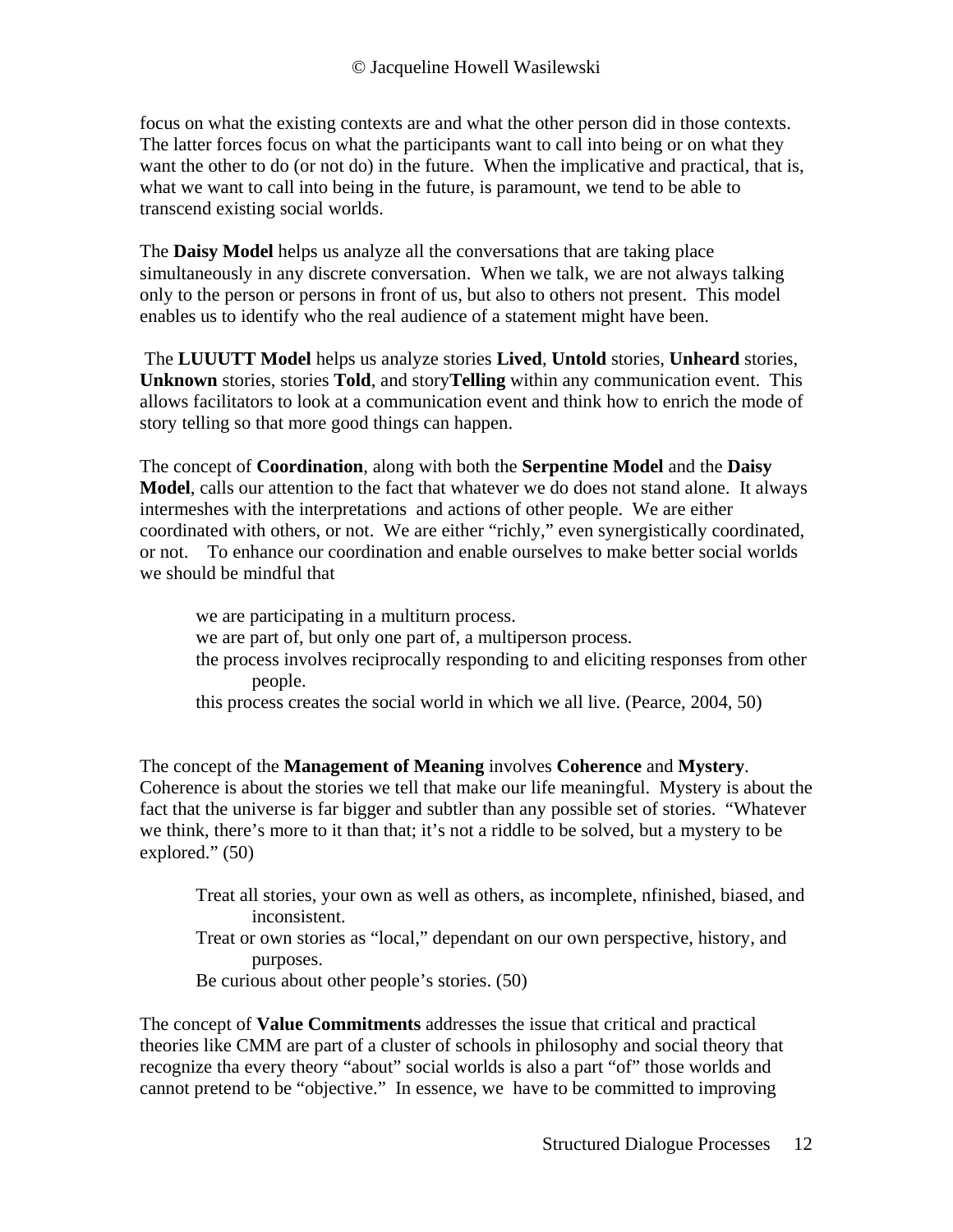existing social worlds, preventing the realization of uwanted social worlds, and calling into being better social worlds.

The concept of a **Rhetoric of Contextual Reconstruction** puts the focus on the ability to analyze, critique, and reconstruct contexts. (51) It puts the focus on the ability to envision new and better social spaces.

The concept of **Transformative Communication Skills** puts our focus on the development of our ability to participate in constructive discourse so that we can collectively design better social spaces. Such skills involve the use of the experience of others to assess the reasons justifying our assumptions, and they enable us to make action decisions based on the resulting insight. We, thus, become aware of how we come to our knowledge and of the values that lead us to our perspectives (Mezirow, 2000, 7-8). The result is a kind of **responsible agency** (7-8) or a **relational responsibility** (McNamee & Gergen, (1998), that is **, the ability to take responsibility within a dynamic system** (Pearce, 2004, 43).

The concept of **Studying What Works** is connected to Cooperrider & Whitney's (2000) idea of appreciative inquiry, the notion that what one pays attention to grows. Again, the implicative notion, to focus on what works well and foster its development, rather than focus on what goes wrong and become experts on problems. Foss and Foss (1994) have studied rhetoric that invites transformation, and Anderson, Cissna & Clune (2003) have studied the rhetoric of successful public dialogue.

#### **PNDC** (Powerful, Non-Defensive Communication)

Finally, Sharon Ellison (2004) in her book and training manual, **Taking the War Out of Words: Powerful, Non-Defensive Communication**, has developed an approach to communication which enables each person to be powerful in a dialogic context. Not only can we all be ourselves together, but we can all be powerful together. This approach focuses on the ability to make **non-defensive statements**, to ask **non-defensive questions** and to make **non-defensive predictions**. It enables a person to give up trying to control other people, to leave everyone, including themselves, with choice, to get out of the victim mentality and to be responsible for themselves. Particular attention is paid to intention, tone and body language, that is, to totally authentic communicative behavior.

#### **Conclusion**

Thus, between now and February I am looking forward to combining this alphabet soup of communication approaches so that the deontic logic of human behavior (the logic of what *ought* to be) is situated in the complex web of caring relationships captured in the concept of *Indigeneity.* I would like to see Black Elk's vision become ever more manifest on our earth … that the sacred hoop of any one people is seen as but one of many hoops, all of which, however, make one circle … wide as daylight and wide as starlight …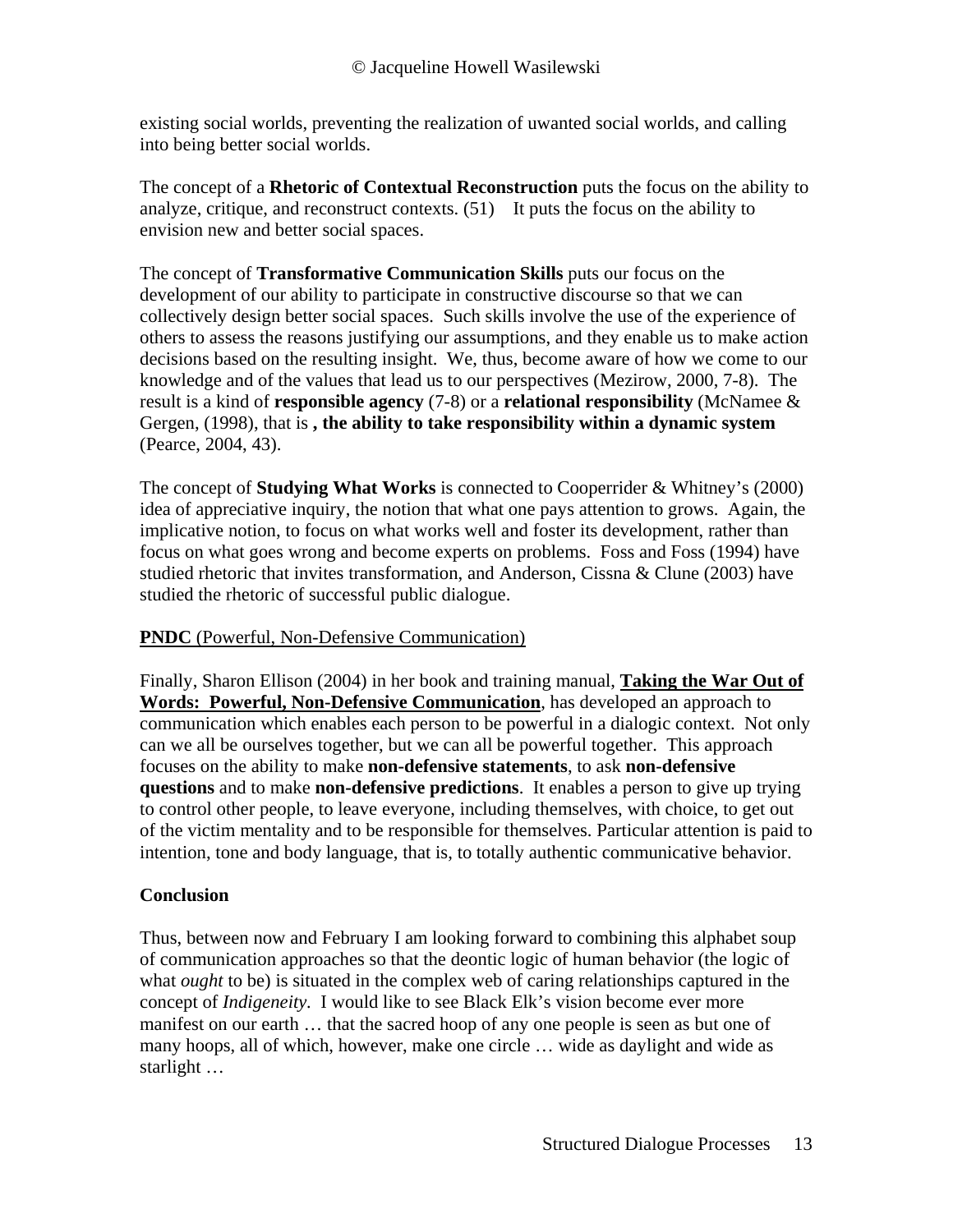#### **REFERENCES**

#### **Print:**

- Alfred, Taiaiake (1999). *Peace, Power, Righteousness: An Indigenous Manifesto.* Toronto: Oxford University Press Canada.
- Anderson, R., K. N. Cissna & M. K. Clune (2003). "The Functional Autonomy of Motives." *American Journal of Psychology,* 50, 141-156.
- Bausch, Kenneth C. (2001). *The Emerging Consensus in Social Systems Theory*. New York: Kluwer Academic/Plenum Publishers.
- Berger, P. L. (2001). "Foreword." In R. C. Neville, Ed. *The Human Condition.* Albany: State University of New York Press, pp. xi-xiv.
- Black Elk, Nicholas (1931). In John C. Neihardt (1932). *Black Elk Speaks.* Reprint 1972. New York: Pocket.

Bohm, David (1996). *On Dialogue.* London, New York: Routledge.

- Christakis, Alexander (1996). "A People Science: The CogniScope System Approach." Systems: Journal of Transdisciplinary Systems Sciences, 1:1, p. 16-19.
- Christakis, Alexander, and Sabrina Brahms (2003a). Boundary-spanning Dialogue for the 21<sup>st</sup> Century Agoras. Paper presented at the 47<sup>th</sup> Annual Conference of the International Society for the Systems Sciences, Hersonissos, Crete, Greece, July 6-11.
- Christakis, Alexander (2003b). Wisdom of the People. Keynote presented at the  $47<sup>th</sup>$ Annual conference of the Internaitonal Society for the Systems Sciences, Hersonissos, Crete, Greece July 6-11.
- Christakis, Alexander (early 2005). *Dialogue for the Information Age Democracy*.
- Cooperrider, D. & D. Whitney (2000) *Collaborating for Change: Appreciative Inquiry* (studying what works). San Francisco: Barett-Koehler.
- Dimas-Hernandez, Carlos Eduardo (2000). Civil Conflict and Social Capital Formation: Starting at the Grassroots - Case Studies of Three Rural Salvadoran Communities. Unpublished Doctoral Dissertation, Graduate School of Public Administration, International Christian University, Tokyo, Japan.
- Ellison, Sharon (2004). Taking the War Out of Words: Powerful Non-Defensive Communication (Training Manual). Oakland, California: Ellison Communication Consultants.
- Foss, S. K. & K. A. Foss ( 1994*). Inviting Transformation: Presentational Speaking for a Changing World*. Prospect Heights, Illinois: Waveland.
- Harjo, Joy (1996). *The Spiral of Memory.* Ann Arbor: The University of Michigan Press.
- Harris, Laura and Jacqueline Wasilewski (2004). "Indigenous Wisdom of the People Forum: Strategies for Expanding a Web of Transnational Indigenous Interactions." *Systems Research and Behavioral Science*, 21, 10 pages. (Published on line in Wiley InterScience (www.interscience.wiley.com)
- Harris, La Donna & Jacqueline Wasilewski (1992)*. These Are the Values We Want to Share.* Bernalillo, New Mexico: Americans for Indian Opportunity (AIO).
- Harris, La Donna & Jacqueline Wasilewski (2004). "Indigeneity, an Alternative Worldview: Four R's (Relationship, Responsibility, Reciprocity, Redistribution)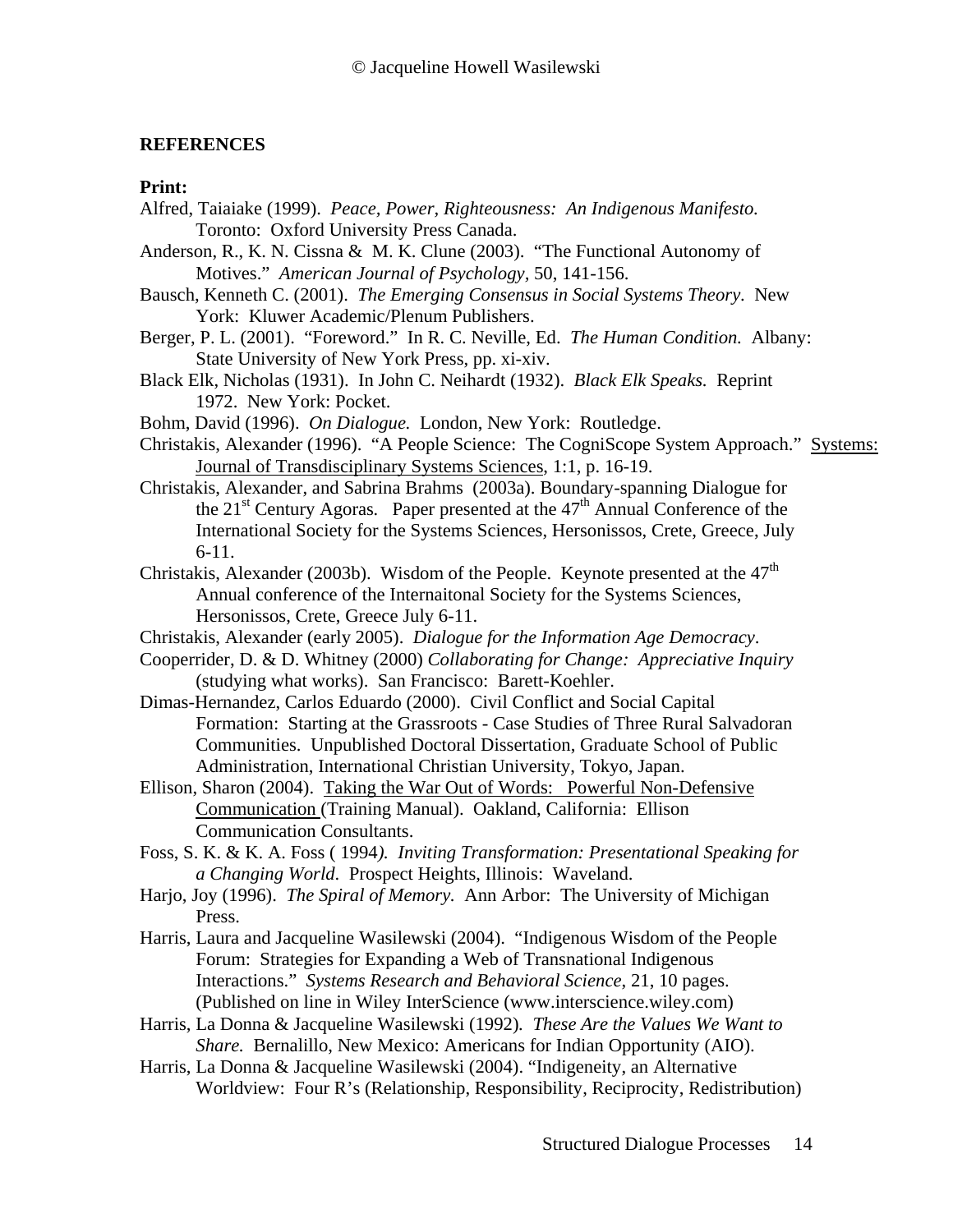vs. Two P's (Power & Profit) - Sharing the Journey Towards Conscious Evolution*." Systems Research and Behavioral Science*, 21, 15 pages. (Published on line in Wiley InterScience (www.interscience.wiley.com)

- Littlejohn, S. W. & K. Domenici (2000). *Engaging Communication in Conflict: Systemic Practice.* Thousand Oaks, California: Sage.
- Matoba, Kazuma (2002). Glocal Dialogue; Transformation Through Transcultural Communication. ENGIME Workshop: Communication Across Cultures in Multicultural Cities, 7-8 November. The Hague.
- Matoba, Kazuma (2004). "Transcultural Dialogue Project" in Namibia." SIETAR (Europa) Journal, 2, pp. 10-13.
- McNamee, S. & K. L. Gergen (1998). *Relational Responsibility: Resources for Sustainable Dialogue.* Thousand Oaks, California: Sage.
- Mezirow, J. (2000). *Learning As Transformation: Critical perspectives on a Theory in Progress.* San Francisco: Joey-Bass.
- Pearce, W. Barnett & K. A. Pearce (2000). "Extending the Theory of the Coordinated Management of Meaning ("CMM") Through a Community Dialogue Process." *Communication Theory,* 10, 405-423.
- Pearce, W. Barnett (2004)**.** " The Coordinated Management of Meaning." In Gudykunst, Ed. *Theories of Communication Incorporating Culture*, pp. 35-54.
- Spano S. (2001). *Public Dialogue and Participatory Democracy: The Cupertino Community Project.* Cresskill, New Jersey: Hampton.
- Wasilewski, Jacqueline (2002). "Global Multicultural Dialogue: The Boundary-spanning Dialogue Approach (BDA), a Practice that Enables Participatory Democracy." Presentation to the Japanese Institute of Negotiation, November 11.
- Zheng, Wei (2002). Unpublished Master's Thesis, Intercultural Interaction Between Japanese Managers and Their Chinese Subordinates: A Qualitative Approach to Japanese Companies Doing Business in Shanghai. Graduate School of Public Administration, International Christian University, Tokyo, Japan.
- Zheng Wei (In press). "Contrasting Conceptions of Harmony in China and Japan."
- \_\_\_\_\_. (In press). Annotated Bibliography of all Reports on all AIO/OIO/AMO meetings held using the IM/*Cogniscope<sup>TM</sup>*/TIMS/ILIS<sup>TM</sup>/BDA process since 1985. Bernalillo: Americans for Indian Opportunity (AIO).
- \_\_\_\_\_. (2004) *Systems Research Journal: ISSS Yearbook Dedicated to the Wisdom of the People*, Fall. Wiley Science Journals On Line.

#### **Radio:**

Said, Edward (2003). Last Lecture – Arab-American Anti-Discrimination League, June 15, 2003, *Democracy Now***, KUNM/NPR, October 20.**

#### **Internet:**

Boundary-spanning Dialogue Approach (BDA) (www.CWALTD.com) Indigenous Leadership Interaction System (ILIS) (www.aio.org)

The International Society for the Systems Sciences (ISSS) (www.ISSS.org)

The Certificate Program in the Technology of Social Systems Design, Saybrook

Graduate School and Research Center in San Francisco (www.saybrook.edu/)

Bohm, David, Donald Factor & PeterGarrett (1991). Dialogue – A proposal. The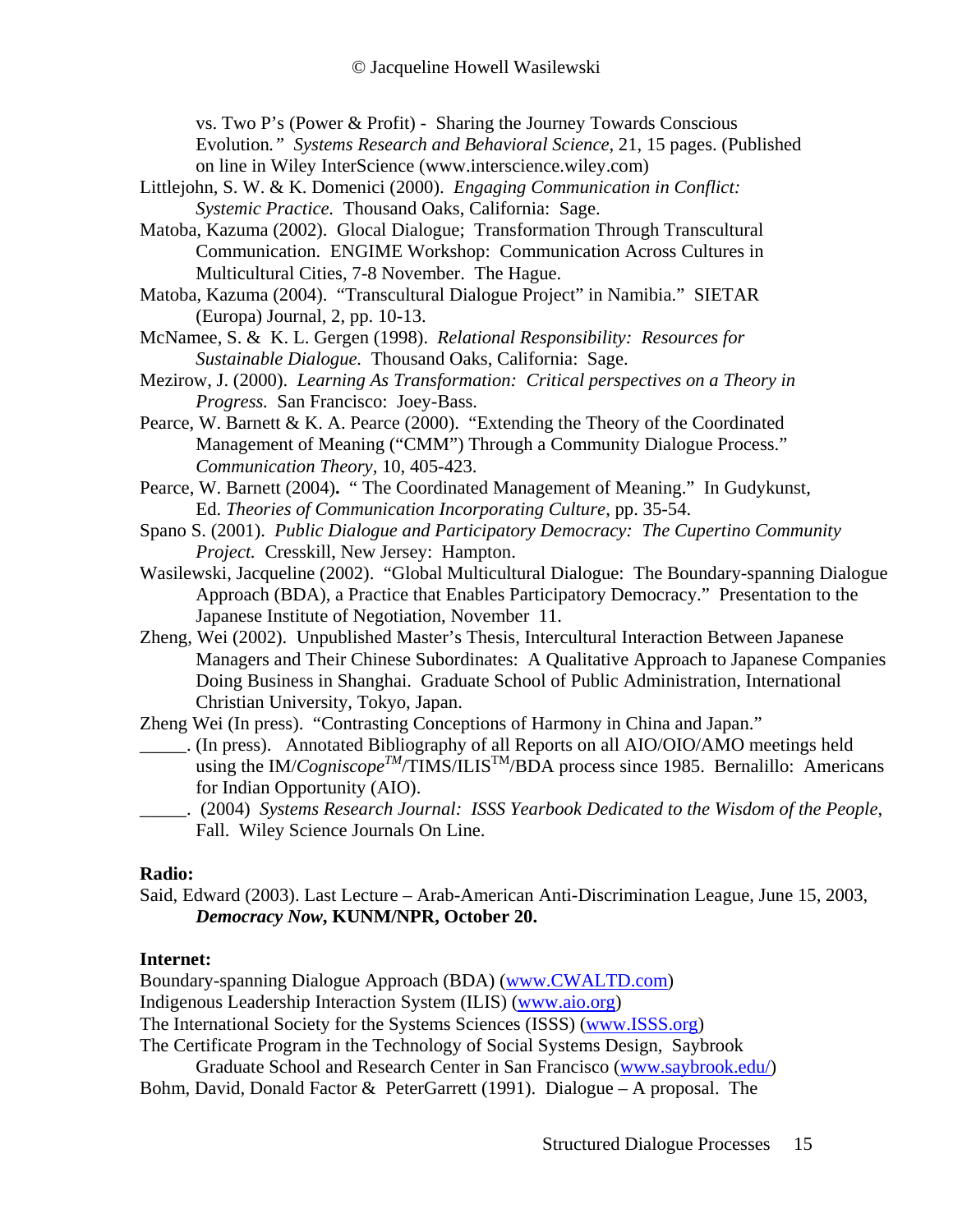© Jacqueline Howell Wasilewski

Transcultural Dialogue Projectwww.transcultural-dialogue.com W. Barnett Pearce, K.A. Pearce and Stephen W. Littlejohn's Public Dialogue Consortium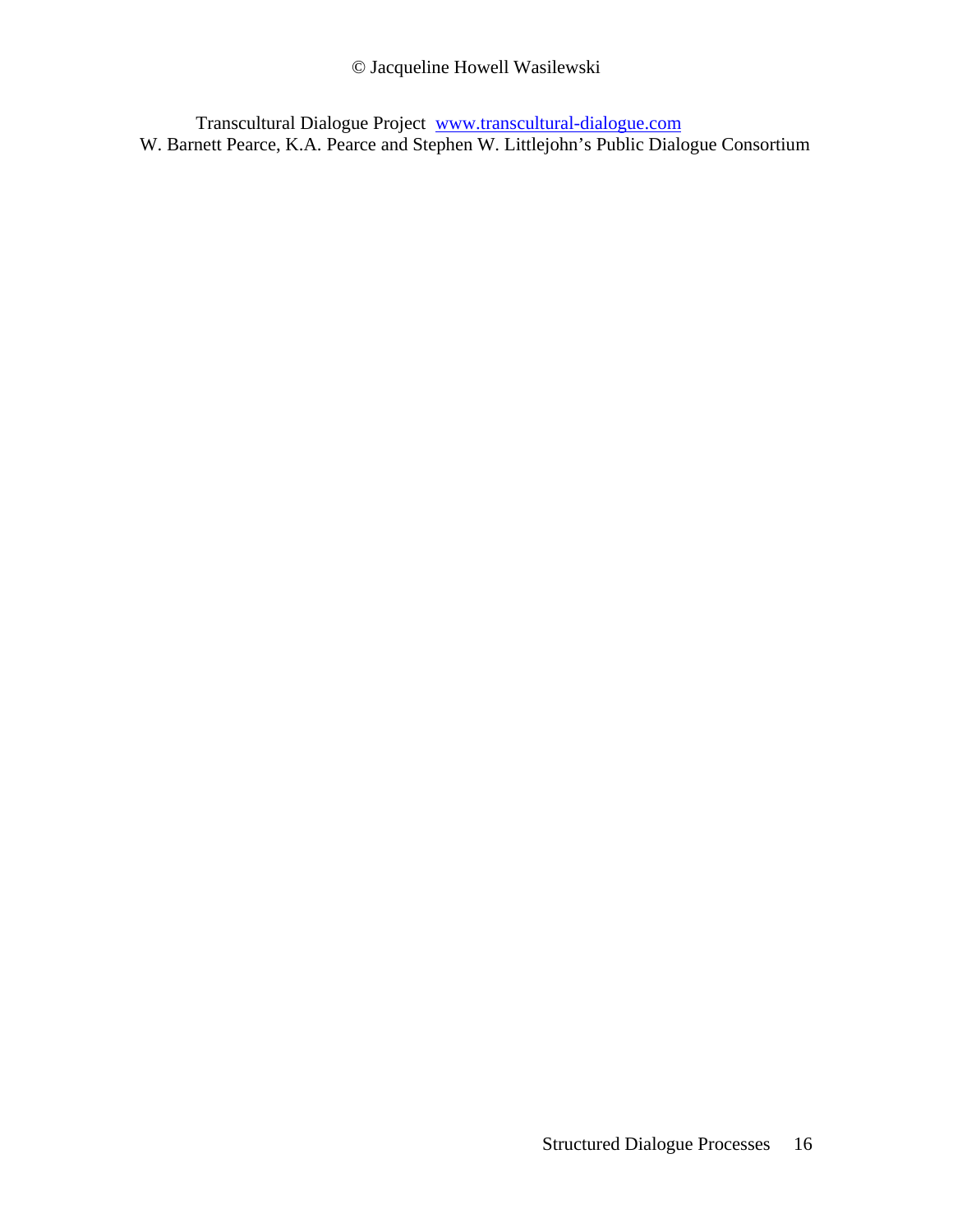### **STRUCTURED DIALOGUE PROCESSES**

by Jacqueline Wasilewski, Ph.D. Division of International Studies & the Graduate School of Public Administration International Christian University, Tokyo, Japan

### **A Meditation on Turning Sixty: On the Transience (ephemeral nature) of Enemies**

I was born in the middle of World War II, March 12, 1943. However, growing up in the middle of the Cold War the whole situation was reversed. Then two weeks ago went to a conference in the old East Zone of Berlin In the end we have to talk anyway, so why don't we just solve our problems through talk in the first place?

#### **Dialogue**

**The formal study and teaching of communication** in the West began in the middle of the  $5<sup>th</sup>$  century B.C. in Sicily. It was after a war (what else is new?) in order to decide about land claims … and how to do it through talk**, through dialogue … dia … logos … through words**, instead of through violence.

Beginning two years ago I have had occasion to work with Maori people in New Zealand and have been interested to find out that amongst the Maori, while **debate** means a **war of words**, **dialogue** is considered to be "**the food of chiefs."**

#### **Dialogue Between Social Worlds**

One branch of communication studies that developed in the  $20<sup>th</sup>$  century was my branch, **intercultural communication**.

**inevitable development due to the process of modernization** which has, as Berger (2001) notes, **as one of its most important consequences** the situation commonly called **pluralism**. Pluralism relativizes everything.

**The mere presence of an alternative, however, immediately causes doubt … just because there** *is* **an alternative.** And the rise in the world's "doubt quotient" has engendered "**an equal and opposite reaction"** (just like in classical physics!). This reaction is the frantic search for certainty in the form of all the "**fundamentalisms"** that plague our planet today.

But this search for certainty has generated a further paradox**, yet another "equal and opposite reaction,"** and that is the emergence of what might be called **"radical relativists."** Thus, we have a **master discourse** today **between two groups** who … although they share no other belief … **have one belief in common**, and that is that no dialogue is possible because both the relativists and the fundamentalists believe that there is **no middle ground between worlds**, that there are **only two choices: challenging**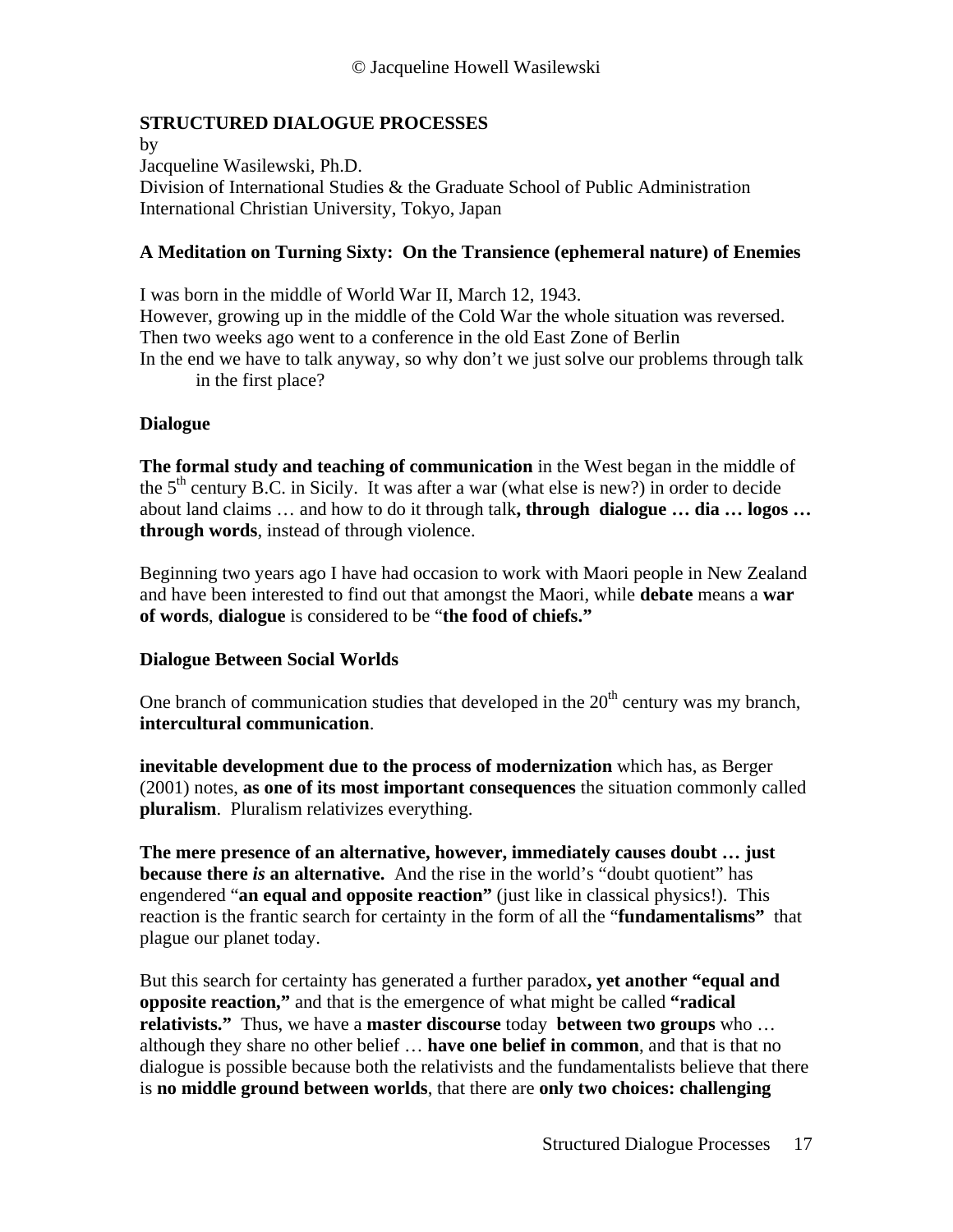**nothing or beating the other side into the ground until they surrender or "disappear"** (Berger, 2001, quoted in Pearce, 2004).

Therefore, for me, the **intercultural communication for the 21st century** has to be based on some form of W. Barnett Pearce's (2004) **rhetoric of contextual transformation**. That is, **how can we create new social space in which we can all be ourselves together?** 

#### **Today:**

Structured dialogue project which will take place in early February using **the Boundaryspanning Dialogue Approach (BDA)**.

#### *Indigeneity*

**Other letters in the "Alphabet" for 21st Century Dialogue:**  David Bohm's **Transcultural Dialogue (TCD)**, W. Barnett Pearce's **Coordinated Management of Meaning (CMM)**, and Sharon Ellison's **Powerful Non-Defensive Communication (PNDC).**

#### **ICU's Boundary-spanning Dialogue Approach (BDA) Project: An Overview**

In early February 2005, with funding from the Japanese Ministry of Education's Center of Excellence Program, 16-20 participants (mostly students) and 5-10 observers (civil society members and academics) from Japan, Korea, China and Russia will come together for a three day meeting at International Christian University (ICU). The participants will discuss the question, "What is the nature of the 'good' society in Northeast Asia in the  $21<sup>st</sup>$  century in the context of the issues facing the region at the present time?" The participants in the meeting will also include indigenous people from the region, such as Ainu, Evenks and Buryats.

At the moment there is no established forum where people from this region can regularly gather to discuss the issues that affect the region as a whole. Thus, many issues concerning the region receive no regular attention by all the stakeholders involved. These issues include the following: the Japanese children left behind in China at the end of WWII (one of whom recently surfaced in Russia), the abductions of Japanese by North Koreans a generation ago, the nuclear activities of North Korea currently, the future of the Korean Peninsula in general, the Japanese apology issue, the unification of China (or not), the relatively silent struggle going on over in which direction pipelines carrying Siberian energy resources should go (towards the Sea of Japan or towards Daqing) and, of course, the fate of the Northern Territories.

This meeting will provide an opportunity for future leaders in the region to discuss, compare and contrast and bring into productive relationship the basic values of the various peoples of the region. They will be able to do so in the context of the issues currently facing the region.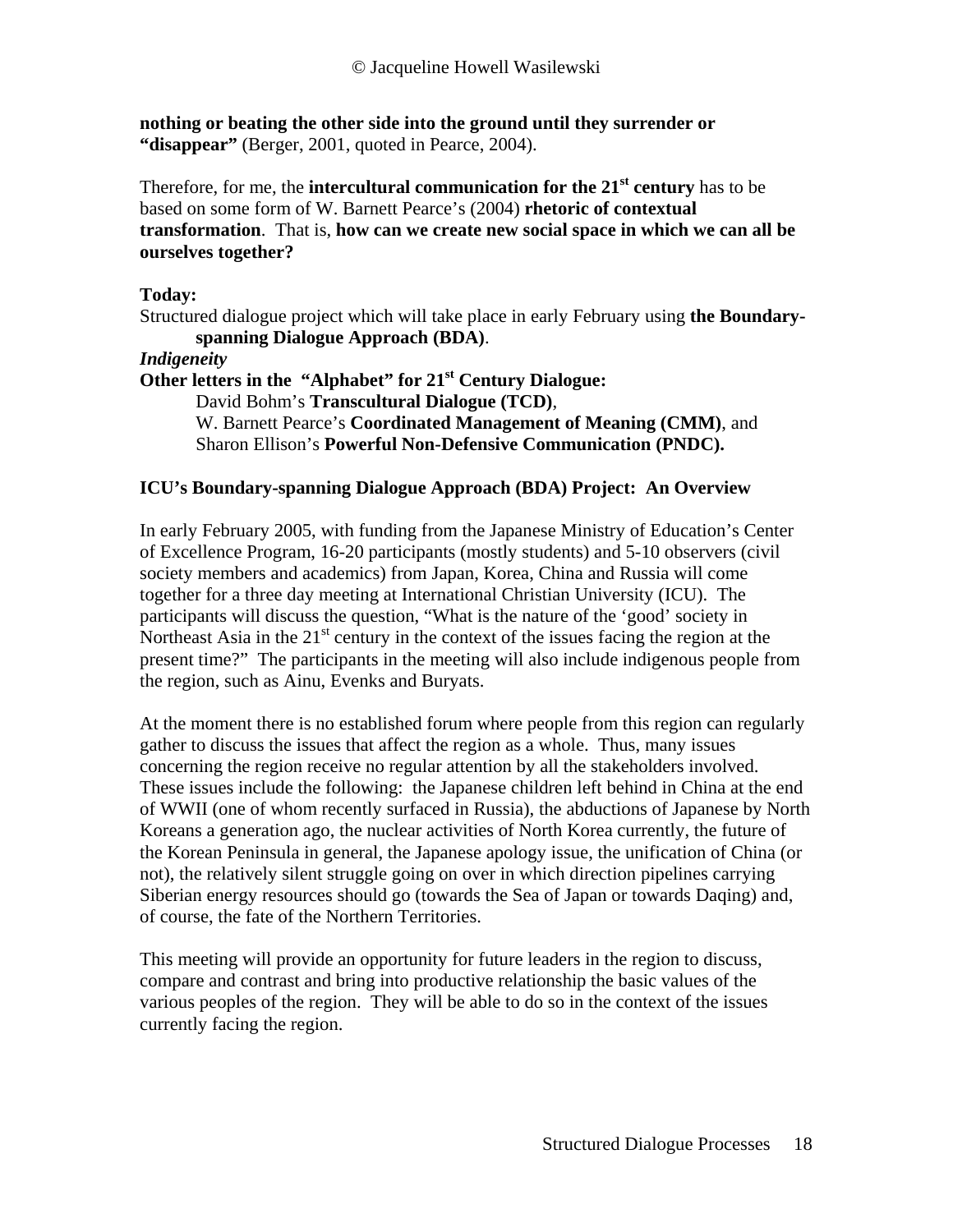# **The Background of the BDA Project**

The Project derives its name from the Boundary-spanning Dialogue Approach (BDA) to meeting design and meeting process. This is one of 35-40 structured dialogue processes being used around the world to deal with complex issues. This approach has been developed through a two decade long collaboration between Americans for Indian Opportunity (AIO), a national indigenous peoples' advocacy organization in the United States, and Dr. Alexander Christakis (early 2005) and his colleagues in the International Society for the Systems Sciences (ISSS) (Fall, 2004). More than 70 meetings using various forms of the structured dialogue process have been held since 1985.

This BDA Project originated in two realms, in the work of two of my graduate students and in the work I have been doing over the past two decades, as mentioned above, with Americans for Indian Opportunity (AIO).

#### **Positive Intercultural Interaction & Identity Continuity**

The two graduate students in question, Zheng Wei and Elena Kozoulina, are both currently doctoral students at ICU. Mr. Zheng is from Shanghai and is doing his doctoral work on the history of Chinese/Japanese human relationships with the goal of identifying factors that contribute to and nurture positive interactions between the people of the two societies. Ms. Kozoulina is from the Buryat Republic in Eastern Siberia in the Russian Federation and is exploring identity continuity in the Buryat Republic. Identity politics were a major factor in the dissolution of the old Soviet Union, and identity politics will probably continue to play a role in the region, particularly in the struggle for control of Siberia's energy and other natural resources.

What these two areas of work have in common is their concern with articulating and elaborating intercultural relationship dynamics in areas that up until now have not formed the data base for our understandings of intercultural communication and relations or of our ideas regarding self and identity. The work with AIO, the national Native American advocacy organization mentioned above, has entailed similar explorations of non-Euro-American territory.

#### **Outcomes of the Use of the BDA Structured Dialogue Process by Native Americans: Identifying Core Indigenous Values**

A result of the initial meetings in "Indian Country" in the 80s and early 90s was the identification and articulation of four core values which cross generation, geography and Tribe. **These four core values, the Four R's, are Relationship, Responsibility, Reciprocity & Redistribution.** Each of these values manifests itself in a core obligation in Indigenous societies.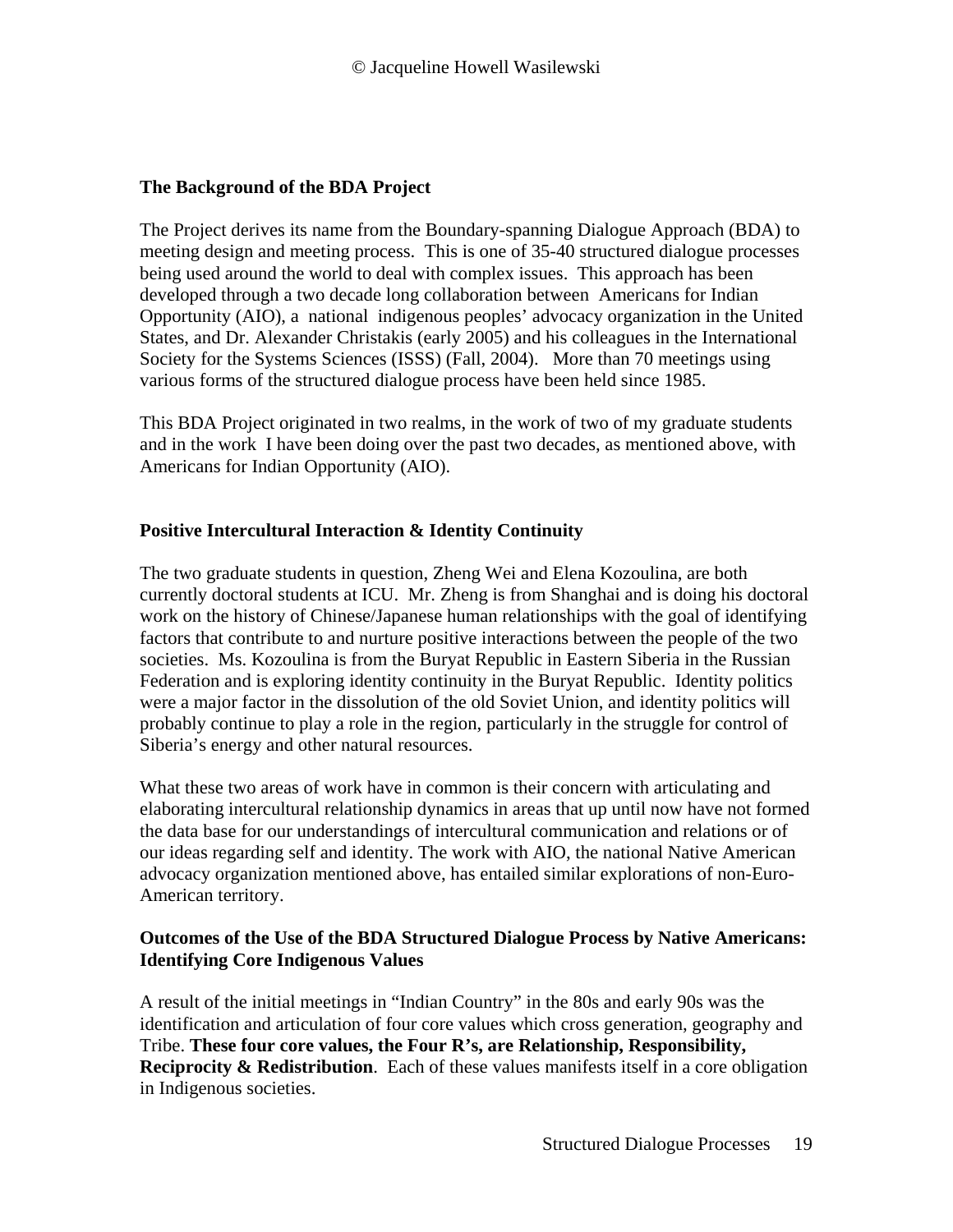# **The Four R's & Their Ensuing Obligations**

*Relationship is the kinship obligation***.** *Responsibility is the community obligation***.** *Reciprocity is the cyclical obligation***.** *Redistribution is the sharing obligation***.**

#### **The Encounter & Collaboration with the Maori & the Emergence of the Concept of Indigeneity**

#### *Indigeneity***: A Global Contribution**

*Indigeneity* assumes a spiritual interconnectedness between all aspects of creation and affirms that everything created, not only has the right to exist, but also has the right to be able to make a positive contribution to the larger whole. Therefore, all peoples have a right to exist, and it is imperative to our coexistence, to our ability to live together, that each group find their own self-determined ways to share and contribute their communal wisdom to global society. Complementary coexistence relies on the ability of all peoples' voices to be heard, and to be heard equally. The pursuit of this type of coexistence entails continuously recreating a harmonic balance. This pursuit stands in opposition to the pursuit of dominance, exclusion and exploitation.

*Indigeneity* is, thus, a very ancient global paradigm of sustainability, spiritual interconnectedness and coexistence … of *convivencia* … of living together. This is a world view that throughout the modern era has been undervalued.

*Indigeneity* involves the practice of relational politics, that is, of creating relationships between diverse elements, not eliminating them. Even though the *Indigeneity* concept is culturally … which means communally … grounded, it is neither culturally neutral, nor is it culturally exclusive. Rather, it is culturally inclusive and relational. The practice of *Indigeneity* creates dynamically inclusive dialogic space.

#### **Indigeneity's Dialogic Space**

Actually, nothing exists except *us* in this moment in time, engaging in this interaction, in this dialogue. "Us" includes you, me, all of our relationships, taking place in our various personal, social, political, cultural, physical and spiritual contexts. This is a vast, interacting, overlapping … constantly changing … network. All our identities are honored when we are in positive relationships with each other.

This sense of caring interconnectedness assumes the need for all things to coexist. Thus, this dynamic valuing of the other is inseparable from true dialogue. Such dialogue involves, as poet Joy Harjo (1996) says, "adventuring out through listening and learning."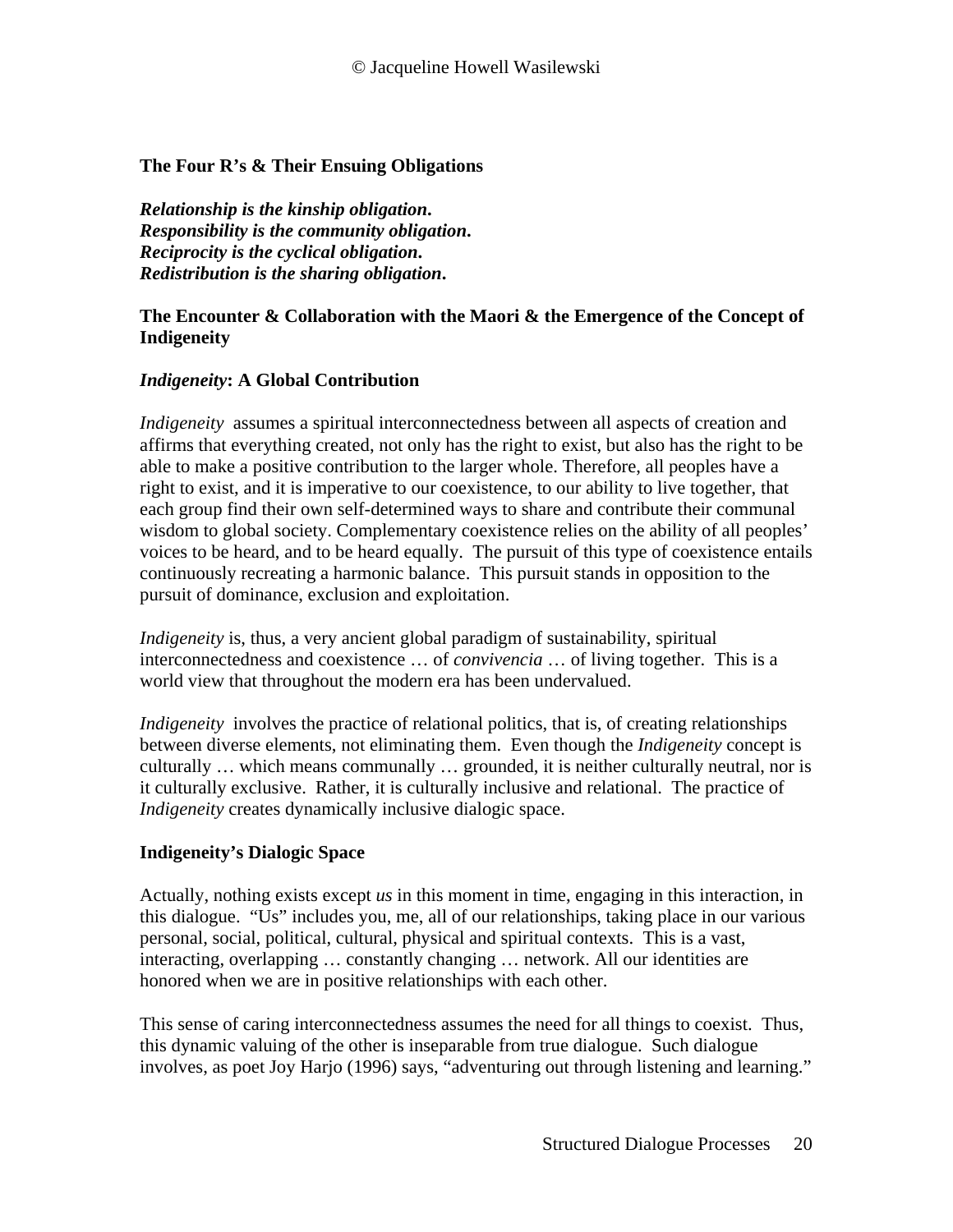Through caring enough for each other to engage in true dialogue we enable ourselves to be ourselves together.

In fact, we can *only* be ourselves together. We can only be a "self" in community. We are simultaneously *both* autonomous and connected. There are no private truths. We have to let the realities of others into our conceptual and emotional spaces and vice versa.

In social space constructed according to the principles of *Indigeneity*, strong individuals contribute, on the basis of their uniqueness, to strong groups which, in turn, contribute to strong nations and to a strong international community. Uniqueness and strength are inherent in this dynamic from the beginning. All the uniqueness and strength, all the "truths" in the system have to be brought into complementarity, into some kind of accord.

# **Indigeneity: A Dynamic Spiral**

Bringing our disparate realities into complementarity, however, involves inevitable differences that somehow have to be transformed.

The shape of this transformation is an upward spiral, like the flight path of the sea bird the Maori call *kuaka.* In this spiral dynamic there is no domination. Rather there is a reiterative moving forward into the future together which involves, again in the words of Joy Harjo (1996), the ability "to understand the shape and condition of another with compassion," to value them.

This spiral movement potentially includes all communities. It is moving, spinning upward through time and space. Through the energy created by the interaction among the Four R's and their resulting Obligations as described above, our collaborative work spins out in ever larger and further reaching spirals to include others in constantly evolving, productive relationships.

Thus, the ability to transform is the ability to balance, to bring disparate elements into complementarity. Not "balance," a static noun, but "to balance," a dynamic verb. This is the Indigenous form of respect. We care enough about others to include them in our world.

This is a dynamic, emergent, creative, collective process which demands everyone's participation. Through this process, somewhat like the improvisational jamming of a jazz ensemble, as Dr. Alexander Christakis, founder of the BDA, once said, "We keep track of ourselves through constant communication."

#### **The Maori Canoe Metaphor**

Finding this kind of balanced coexistence, or what Edward Said (2003) termed "deep coexistence" in his last lecture before his death, is tough to achieve. It takes a great deal of energy and strength to create the necessary coordination. A Maori canoe provides a metaphor that captures the central features of the dynamics I am trying to describe, that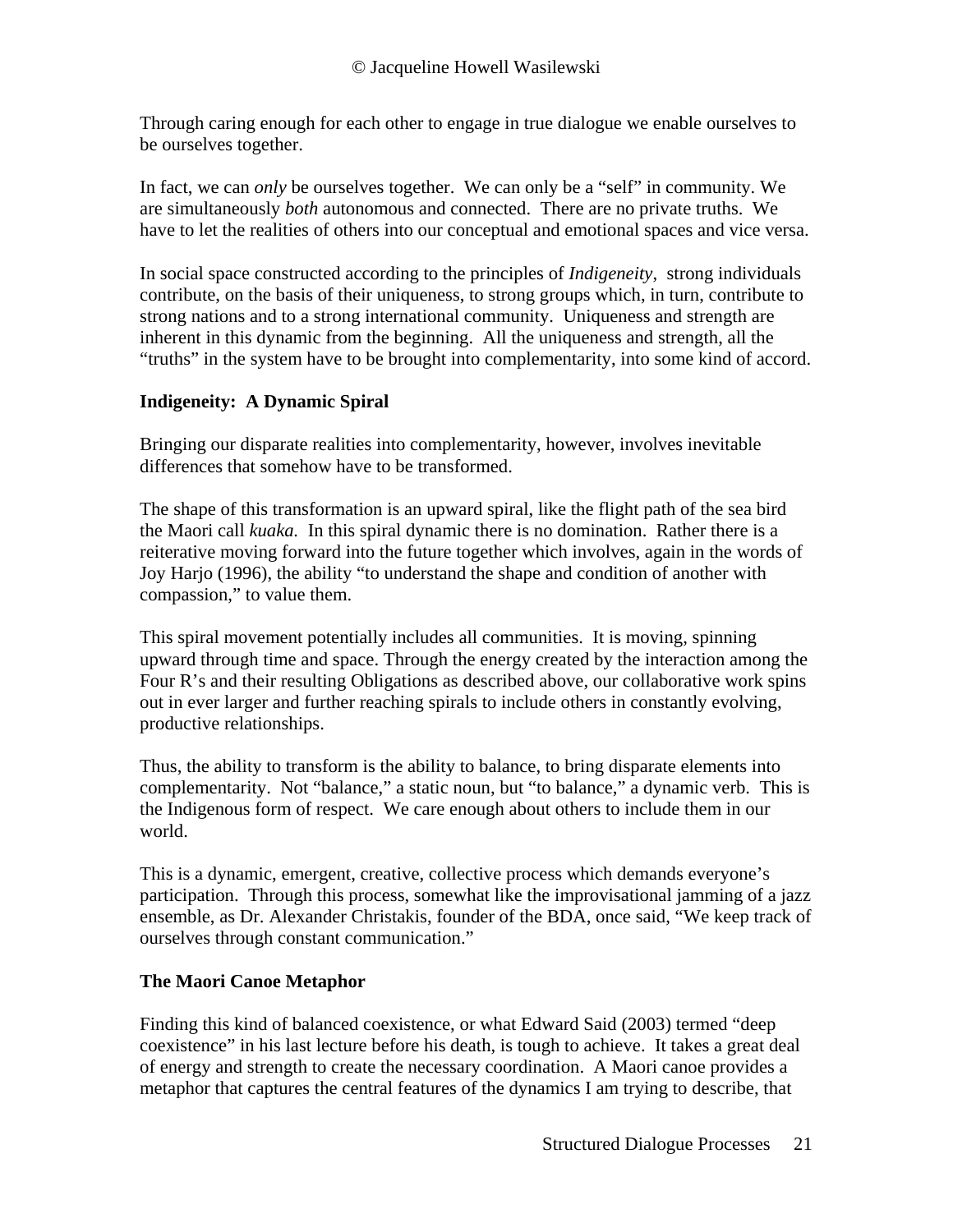is, how each of us can contribute our individual energy to collective forward movement, to the upward spiral.

*Indigeneity* features outcome-oriented thinking which creates a kind of solution-oriented, value-driven solidarity **(**see also Dimas' [2000] goal-oriented, ideologically driven solidarity in post-conflict El Salvador**).** In this environment each person can contribute effectively to the whole from their place of belonging so that we can all move forward into the future together. To reiterate, this dynamic is solution oriented.

#### **An Inclusive Rationality, A Common Human Standard**

Taiaike Alfred (1999) notes in his book, Peace, Power, Righteousness: An Indigenous Manifesto, "a deep reading of tradition points to a moral universe in which all of humanity is accountable to the same standard" (p.21). This standard, this potentially inclusive rationality, is based on a natural flow, on a logic of human behavior situated in caring relationships.

It is interesting to note that the word for respect, *mabitsiaruh*, in the language of the Comanche Indians of the Southern Plains of the United States, combines the feelings of respect, honor and to care for into a single construct. It literally means to honor the Other as a good person. For respect to exist between us we have to value each other. We cannot respect each other if we do not care for each other.

"Indigenous societies are, thus, the repository of vast experience and deep insight on achieving balance and harmony … Justice , for instance, is "the achievement of balance in all … relationships, and the demonstration in both thought and action of respect for the dignity of each element in the circle of interdependency that forms our universe." (Alfred, 1999, p. 21).

This statement echoes Lakota Medicine Person, Black Elk's, famous vision of the Sacred Hoop:

… for I was seeing in a sacred manner the shape of all shapes as they must live together like one being. And I saw that the sacred hoop of my people was one of many hoops that made one circle, wide as daylight and starlight *…* (1931, p. 43)

Finding patterns of effective interaction where we can discover, share and coordinate our mutual value is, thus, our primary task. Relationships, responsibilities, reciprocity and redistribution form dynamic spirals out of which responsibility, reciprocity and redistribution are manifestations of caring relationships. The hoop of each community begins to spin as it incorporates the energy emerging from new relationships. This dynamic of ever expanding spirals of care creates the dialogic space where relational politics can be practiced.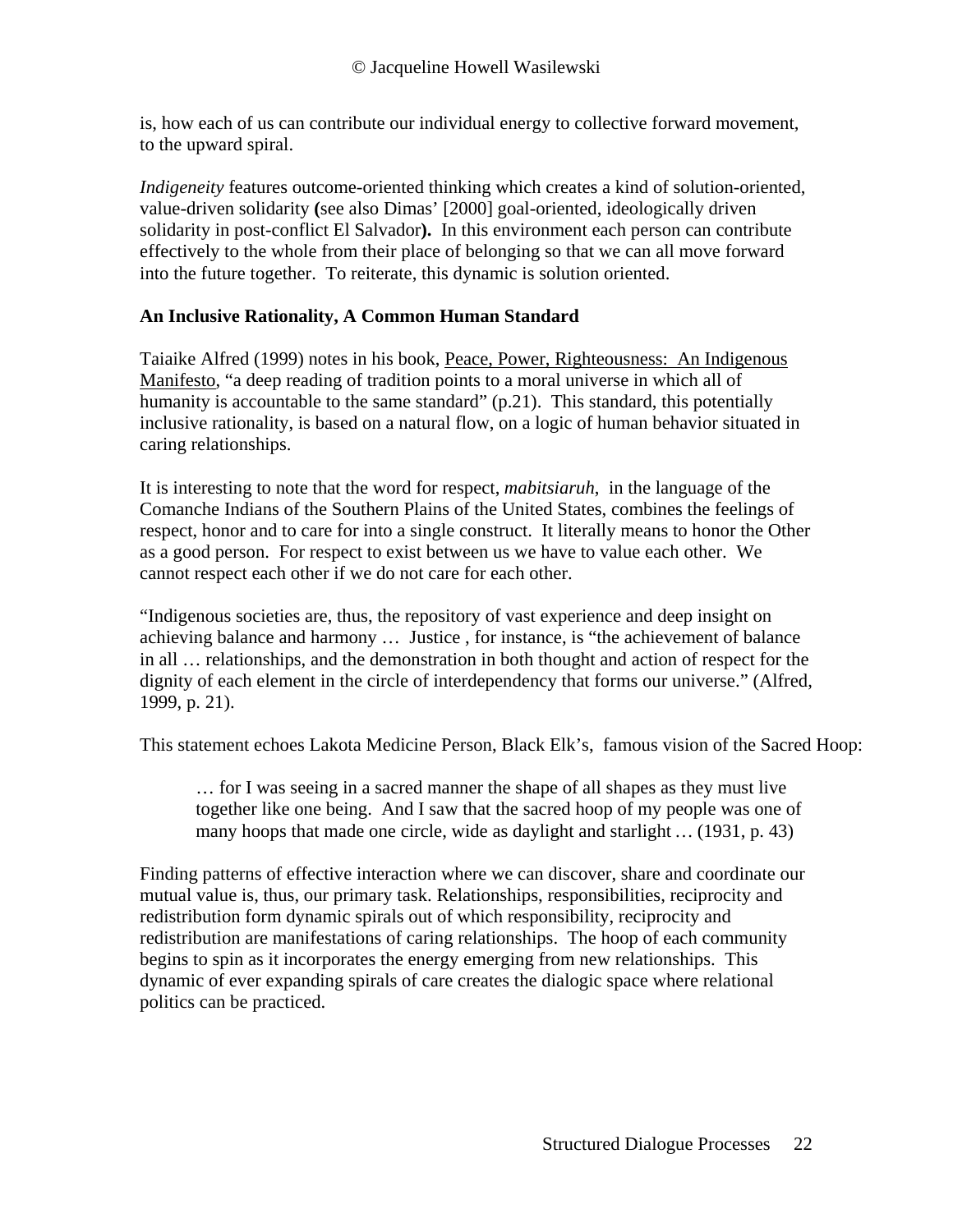# **Other "Letters" in the 21st Century Communication Alphabet**

# **TCD** (Transcultural Communication Dialogue)

While I was in the former East Zone of Germany last week at the Young SIETAR Conference I encountered another dialogic practice that grows out of the work of Dr. Patrick de Mare, a psychiatrist working in London, and the work of David Bohm (1996), Donald Factor and Peter Garrett. This is an almost completely unstructured form of dialogue for groups of 20-40 people through which the process of thought can be slowed down in order to be able to observe it collectively while it is actually occurring. Such observation reveals the "patterns of incoherence that lead a group to avoid certain issues or, on the other hand, to insist, against all reason, on standing and defending opinons about particular issues" (Bohm, Factor & Garrett, 1991, 1). This approach to dialogue is based on the collective communication practices of hunter-gatherers and reveals an aspect of dialogue called *koinonia*, or "impersonal fellowship", which was used originally to describe the early form of Athenian democracy in which all the free men of the city gathered to govern themselves. Participants become

aware that we live in a world produced almost entirely by human enterprise and thus, by human thought. The room in which we sit, the language in which these words are written, our national boundaries, our systems of value, and even that which we take to be our direct perceptions of reality are essentially manifestations of the way human beings think and have thought. W e realize that without a willingness to explore this situation and to gain a deep insight into it, the real crises of our times cannot be confronted, nor can we find anything more than temporary solutions to the vast array of human problems that now confront us. … In essence, thought, in this sense of the word, is the active response of memory in every phase of life. Virtually all of our knowledge is produced, displayed, communicated, transformed and applied in thought (Bohm, Factor & Garrett, 1991, 2).

This form of dialogue has been used by Professor Kazuma Matoba (2002) of the University of Witten/Herdecke in inter-religious dialogue in a small German city as well as in a dialogue project in the Namibia between African and German students. They explored Martin Buber's concept of a community as consisting,

not of like-minded people, but rather as consisting of a group of individuals with complementary natures who have differing minds, where openness, not intimacy is the key to developing community (Gudykunst & Kim, 1992, 259 quoted in Matoba, 2004, 11).

#### **CMM** (The Coordinated Management of Meaning)

The work of W. Barnett Pearce and his colleagues (Pearce, 2004) and their Public Dialogue Consortium (Littlejohn & Domenici, 2000; Pearce, 2000; Spano, 2001) have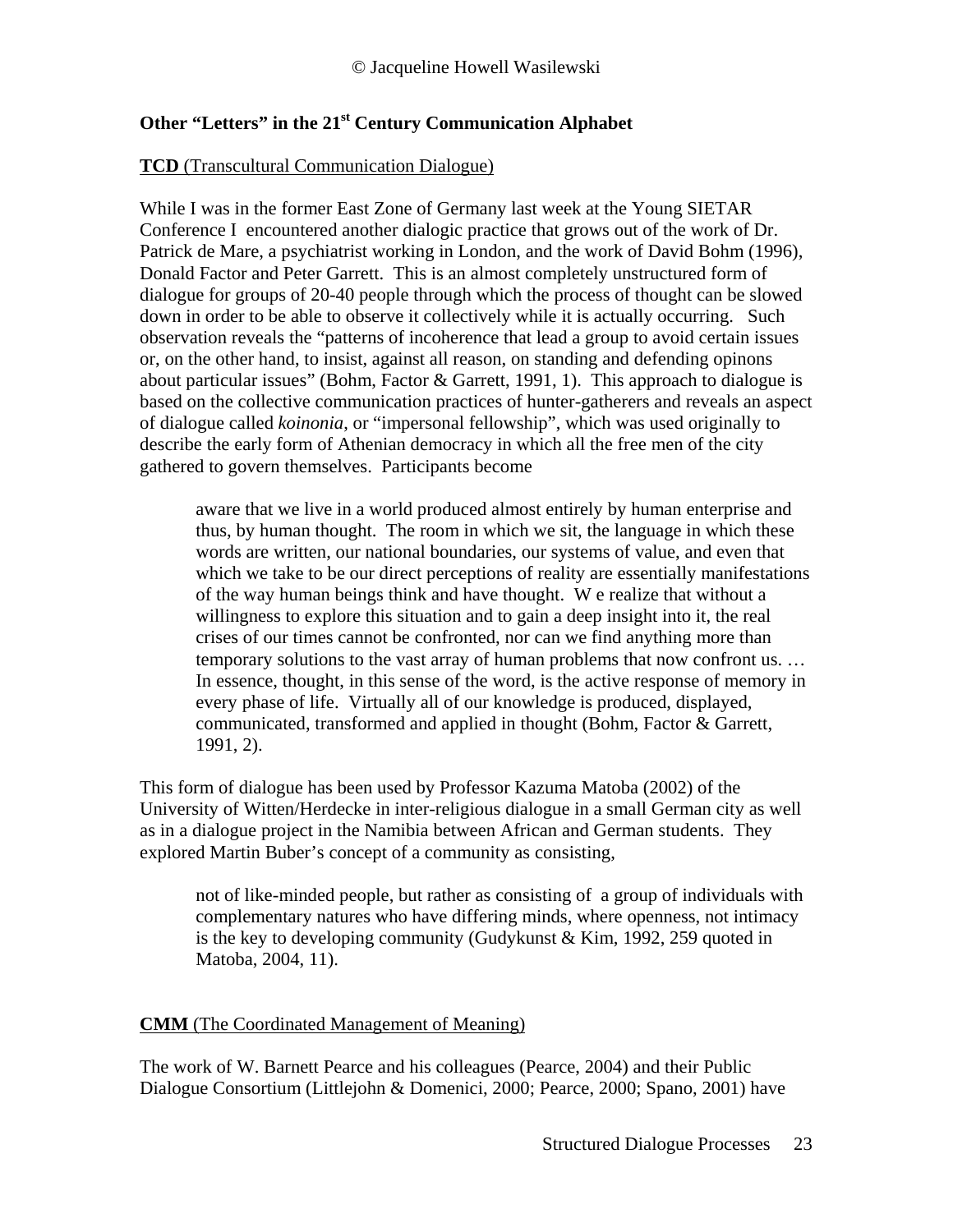given us **three models** and **five concepts** that enhance our understanding of the dynamics of social spaces in which Mezirow's (2000) transformational learning can take place.

The **Serpentine Model** looks at communication events as something **we are making together.** According to this model a conversation consists of a linear dimension, a sequence of turns, and of a hierarchical dimension of meanings held by each participant in the conversation. The meaning categories consist of different kinds of "stories" having to do with culture, relationship, self and episode. These kinds of stories are prioritized differently by different people at different times in different contexts.

This analytical tool enables us to see if there are any commonly held stories in a conversation, and we can see all the stories in the conversation simultaneously and how each participant's stories interact and coevolve with all the others. In short, we can see what they are making together!

This analytical tool enables us to see if the participants are acting in terms of contextual and prefigurative forces or in terms of practical or implicative forces. The former forces focus on what the existing contexts are and what the other person did in those contexts. The latter forces focus on what the participants want to call into being or on what they want the other to do (or not do) in the future. When the implicative and practical, that is, what we want to call into being in the future, is paramount, we tend to be able to transcend existing social worlds.

The **Daisy Model** helps us analyze all the conversations that are taking place simultaneously in any discrete conversation. When we talk, we are not always talking only to the person or persons in front of us, but also to others not present. This model enables us to identify who the real audience of a statement might have been.

 The **LUUUTT Model** helps us analyze stories **Lived**, **Untold** stories, **Unheard** stories, **Unknown** stories, stories **Told**, and story**Telling** within any communication event. This allows facilitators to look at a communication event and think how to enrich the mode of story telling so that more good things can happen.

The concept of **Coordination**, along with both the **Serpentine Model** and the **Daisy Model**, calls our attention to the fact that whatever we do does not stand alone. It always intermeshes with the interpretations and actions of other people. We are either coordinated with others, or not. We are either "richly," even synergistically coordinated, or not. To enhance our coordination and enable ourselves to make better social worlds we should be mindful that

 we are participating in a multiturn process. we are part of, but only one part of, a multiperson process. the process involves reciprocally responding to and eliciting responses from other people. this process creates the social world in which we all live. (Pearce, 2004, 50)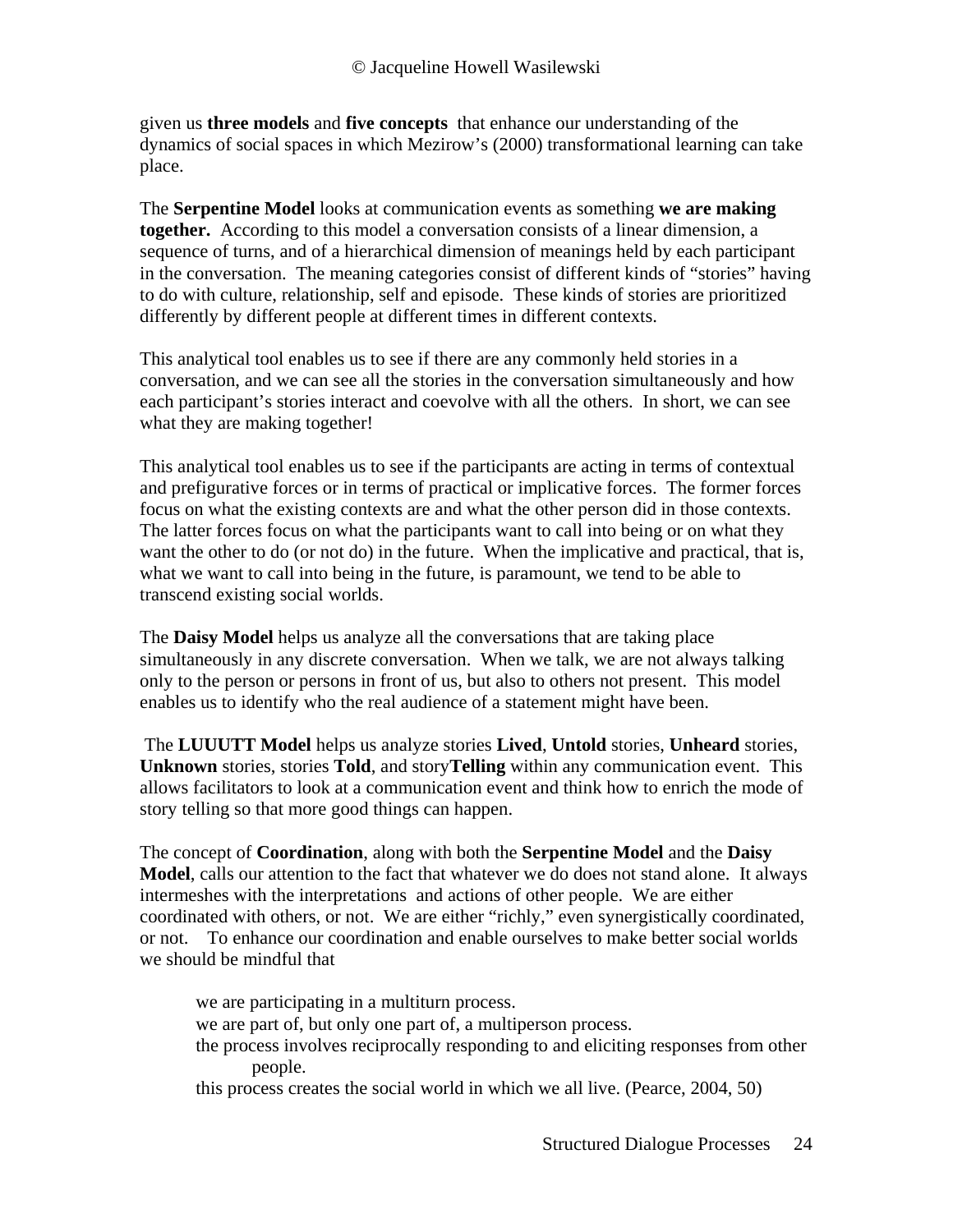The concept of the **Management of Meaning** involves **Coherence** and **Mystery**. Coherence is about the stories we tell that make our life meaningful. Mystery is about the fact that the universe is far bigger and subtler than any possible set of stories. "Whatever we think, there's more to it than that; it's not a riddle to be solved, but a mystery to be explored." (50)

- Treat all stories, your own as well as others, as incomplete, nfinished, biased, and inconsistent.
- Treat or own stories as "local," dependant on our own perspective, history, and purposes.
- Be curious about other people's stories. (50)

The concept of **Value Commitments** addresses the issue that critical and practical theories like CMM are part of a cluster of schools in philosophy and social theory that recognize tha every theory "about" social worlds is also a part "of" those worlds and cannot pretend to be "objective." In essence, we have to be committed to improving existing social worlds, preventing the realization of uwanted social worlds, and calling into being better social worlds.

The concept of a **Rhetoric of Contextual Reconstruction** puts the focus on the ability to analyze, critique, and reconstruct contexts. (51) It puts the focus on the ability to envision new and better social spaces.

The concept of **Transformative Communication Skills** puts our focus on the development of our ability to participate in constructive discourse so that we can collectively design better social spaces. Such skills involve the use of the experience of others to assess the reasons justifying our assumptions, and they enable us to make action decisions based on the resulting insight. We, thus, become aware of how we come to our knowledge and of the values that lead us to our perspectives (Mezirow, 2000, 7-8). The result is a kind of **responsible agency** (7-8) or a **relational responsibility** (McNamee & Gergen, (1998), that is **, the ability to take responsibility within a dynamic system** (Pearce, 2004, 43).

The concept of **Studying What Works** is connected to Cooperrider & Whitney's (2000) idea of appreciative inquiry, the notion that what one pays attention to grows. Again, the implicative notion, to focus on what works well and foster its development, rather than focus on what goes wrong and become experts on problems. Foss and Foss (1994) have studied rhetoric that invites transformation, and Anderson, Cissna & Clune (2003) have studied the rhetoric of successful public dialogue.

#### **PNDC** (Powerful, Non-Defensive Communication)

Finally, Sharon Ellison (2004) in her book and training manual, **Taking the War Out of Words: Powerful, Non-Defensive Communication**, has developed an approach to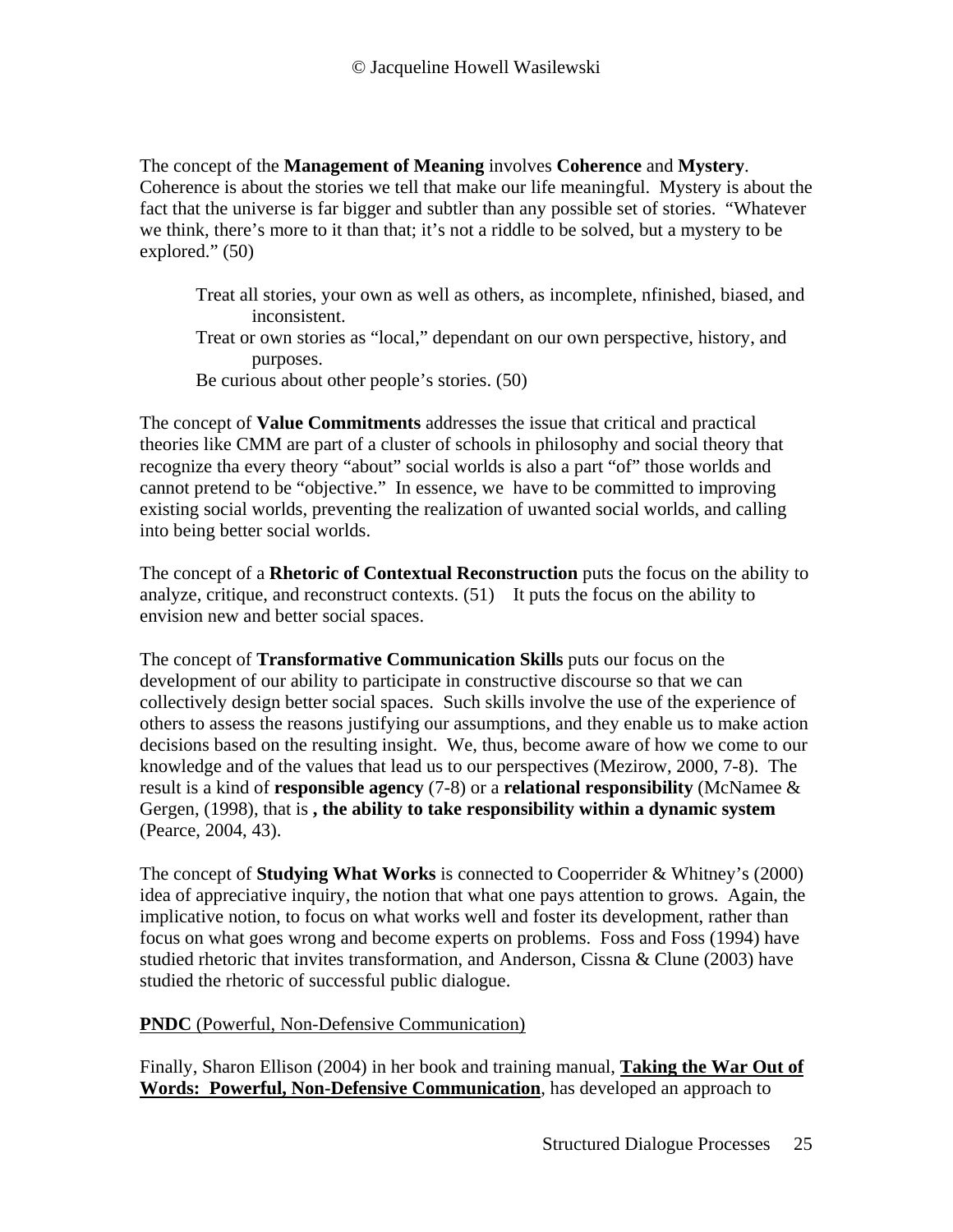communication which enables each person to be powerful in a dialogic context. Not only can we all be ourselves together, but we can all be powerful together. This approach focuses on the ability to make **non-defensive statements**, to ask **non-defensive questions** and to make **non-defensive predictions**. It enables a person to give up trying to control other people, to leave everyone, including themselves, with choice, to get out of the victim mentality and to be responsible for themselves. Particular attention is paid to intention, tone and body language, that is, to totally authentic communicative behavior.

#### **Conclusion**

Thus, between now and February I am looking forward to combining this alphabet soup of communication approaches so that the deontic logic of human behavior (that is, the logic of what *ought* to be) is situated in the complex web of caring relationships captured in the concept of *Indigeneity.* I would like to see Black Elk's vision become ever more manifest on our earth … that the sacred hoop of any one people is seen as but one of many hoops, all of which, however, make one circle … wide as daylight and wide as starlight …

# **REFERENCES**

#### **Print:**

- Alfred, Taiaiake (1999). *Peace, Power, Righteousness: An Indigenous Manifesto.* Toronto: Oxford University Press Canada.
- Anderson, R., K. N. Cissna & M. K. Clune (2003). "The Functional Autonomy of Motives." *American Journal of Psychology,* 50, 141-156.
- Bausch, Kenneth C. (2001). *The Emerging Consensus in Social Systems Theory*. New York: Kluwer Academic/Plenum Publishers.
- Berger, P. L. (2001). "Foreword." In R. C. Neville, Ed. *The Human Condition.* Albany: State University of New York Press, pp. xi-xiv.
- Black Elk, Nicholas (1931). In John C. Neihardt (1932). *Black Elk Speaks.* Reprint 1972. New York: Pocket.
- Bohm, David (1996). *On Dialogue.* London, New York: Routledge.
- Christakis, Alexander (1996). "A People Science: The CogniScope System Approach." Systems: Journal of Transdisciplinary Systems Sciences, 1:1, p. 16-19.
- Christakis, Alexander, and Sabrina Brahms (2003a). Boundary-spanning Dialogue for the  $21<sup>st</sup>$  Century Agoras. Paper presented at the  $47<sup>th</sup>$  Annual Conference of the International Society for the Systems Sciences, Hersonissos, Crete, Greece, July 6-11.
- Christakis, Alexander (2003b). Wisdom of the People. Keynote presented at the  $47<sup>th</sup>$ Annual conference of the Internaitonal Society for the Systems Sciences, Hersonissos, Crete, Greece July 6-11.
- Christakis, Alexander (early 2005). *Dialogue for the Information Age Democracy*.
- Cooperrider, D. & D. Whitney (2000) *Collaborating for Change: Appreciative Inquiry* (studying what works). San Francisco: Barett-Koehler.
- Dimas-Hernandez, Carlos Eduardo (2000). Civil Conflict and Social Capital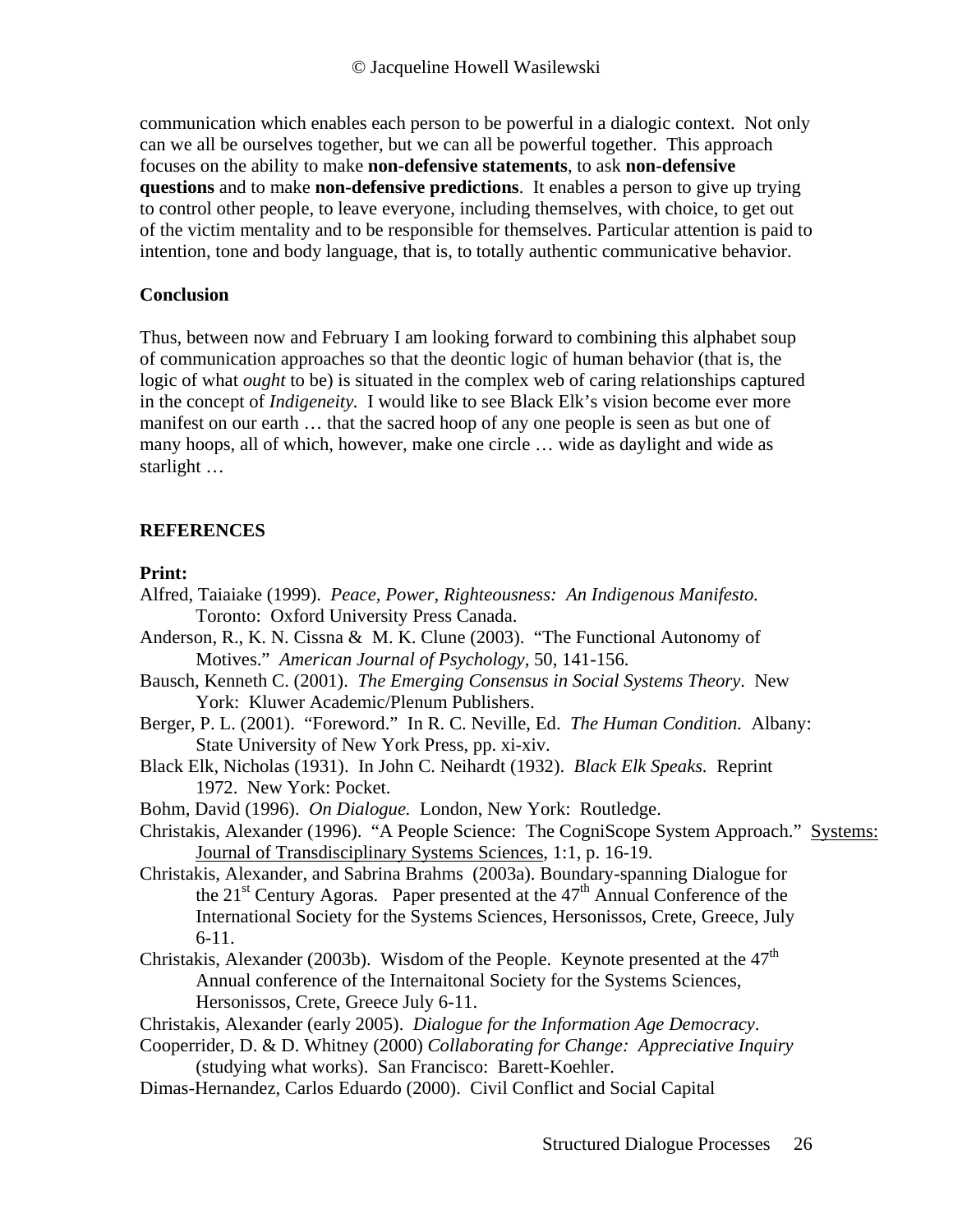Formation: Starting at the Grassroots - Case Studies of Three Rural Salvadoran Communities. Unpublished Doctoral Dissertation, Graduate School of Public Administration, International Christian University, Tokyo, Japan.

- Ellison, Sharon (2004). Taking the War Out of Words: Powerful Non-Defensive Communication (Training Manual). Oakland, California: Ellison Communication Consultants.
- Foss, S. K. & K. A. Foss ( 1994*). Inviting Transformation: Presentational Speaking for a Changing World*. Prospect Heights, Illinois: Waveland.
- Harjo, Joy (1996). *The Spiral of Memory.* Ann Arbor: The University of Michigan Press.
- Harris, Laura and Jacqueline Wasilewski (2004). "Indigenous Wisdom of the People Forum: Strategies for Expanding a Web of Transnational Indigenous Interactions." *Systems Research and Behavioral Science*, 21, 10 pages. (Published on line in Wiley InterScience (www.interscience.wiley.com)
- Harris, La Donna & Jacqueline Wasilewski (1992)*. These Are the Values We Want to Share.* Bernalillo, New Mexico: Americans for Indian Opportunity (AIO).
- Harris, La Donna & Jacqueline Wasilewski (2004). "Indigeneity, an Alternative Worldview: Four R's (Relationship, Responsibility, Reciprocity, Redistribution) vs. Two P's (Power & Profit) - Sharing the Journey Towards Conscious Evolution*." Systems Research and Behavioral Science*, 21, 15 pages. (Published on line in Wiley InterScience (www.interscience.wiley.com)
- Littlejohn, S. W. & K. Domenici (2000). *Engaging Communication in Conflict: Systemic Practice.* Thousand Oaks, California: Sage.
- Matoba, Kazuma (2002). Glocal Dialogue; Transformation Through Transcultural Communication. ENGIME Workshop: Communication Across Cultures in Multicultural Cities, 7-8 November. The Hague.
- Matoba, Kazuma (2004). "Transcultural Dialogue Project" in Namibia." SIETAR (Europa) Journal, 2, pp. 10-13.
- McNamee, S. & K. L. Gergen (1998). *Relational Responsibility: Resources for Sustainable Dialogue.* Thousand Oaks, California: Sage.
- Mezirow, J. (2000). *Learning As Transformation: Critical perspectives on a Theory in Progress.* San Francisco: Joey-Bass.
- Pearce, W. Barnett & K. A. Pearce (2000). "Extending the Theory of the Coordinated Management of Meaning ("CMM") Through a Community Dialogue Process." *Communication Theory,* 10, 405-423.
- Pearce, W. Barnett (2004)**.** " The Coordinated Management of Meaning." In Gudykunst, Ed. *Theories of Communication Incorporating Culture*, pp. 35-54.
- Spano S. (2001). *Public Dialogue and Participatory Democracy: The Cupertino Community Project.* Cresskill, New Jersey: Hampton.
- Wasilewski, Jacqueline (2002). "Global Multicultural Dialogue: The Boundary-spanning Dialogue Approach (BDA), a Practice that Enables Participatory Democracy." Presentation to the Japanese Institute of Negotiation, November 11.
- Zheng, Wei (2002). Unpublished Master's Thesis, Intercultural Interaction Between Japanese Managers and Their Chinese Subordinates: A Qualitative Approach to Japanese Companies Doing Business in Shanghai. Graduate School of Public Administration, International Christian University, Tokyo, Japan.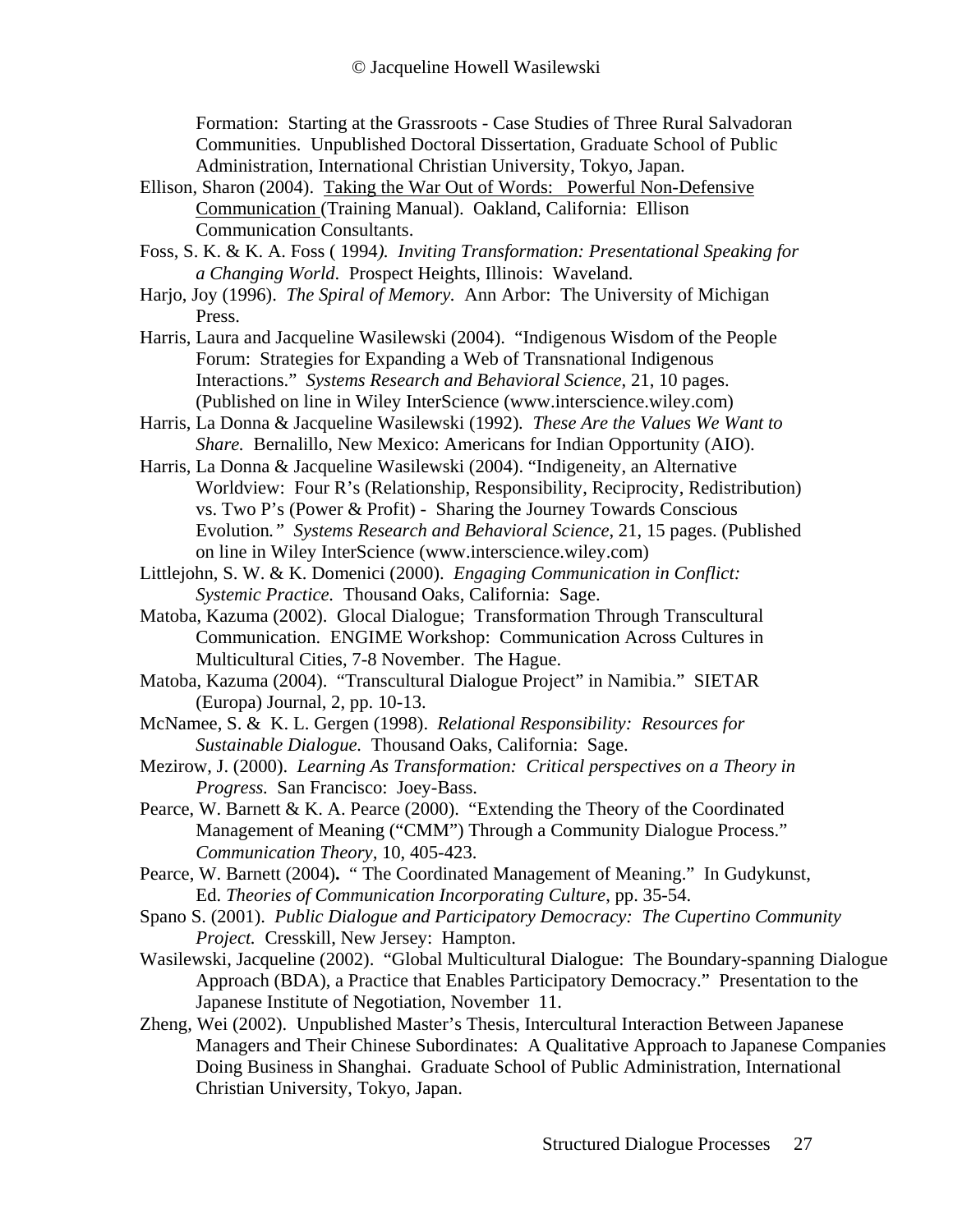Zheng Wei (In press). "Contrasting Conceptions of Harmony in China and Japan."

- \_\_\_\_\_. (In press). Annotated Bibliography of all Reports on all AIO/OIO/AMO meetings held using the IM/*Cogniscope*<sup>TM</sup>/TIMS/ILIS<sup>TM</sup>/BDA process since 1985. Bernalillo: Americans for Indian Opportunity (AIO).
- \_\_\_\_\_. (2004) *Systems Research Journal: ISSS Yearbook Dedicated to the Wisdom of the People*, Fall. Wiley Science Journals On Line.

#### **Radio:**

Said, Edward (2003). Last Lecture – Arab-American Anti-Discrimination League, June 15, 2003, *Democracy Now***, KUNM/NPR, October 20.**

# **Internet:**

Boundary-spanning Dialogue Approach (BDA) (www.CWALTD.com)

Indigenous Leadership Interaction System (ILIS) (www.aio.org)

The International Society for the Systems Sciences (ISSS) (www.ISSS.org)

The Certificate Program in the Technology of Social Systems Design, Saybrook

Graduate School and Research Center in San Francisco (www.saybrook.edu/) Bohm, David, Donald Factor & PeterGarrett (1991). Dialogue – A proposal. The Transcultural Dialogue Projectwww.transcultural-dialogue.com

W. Barnett Pearce, K.A. Pearce and Stephen W. Littlejohn's Public Dialogue Consortium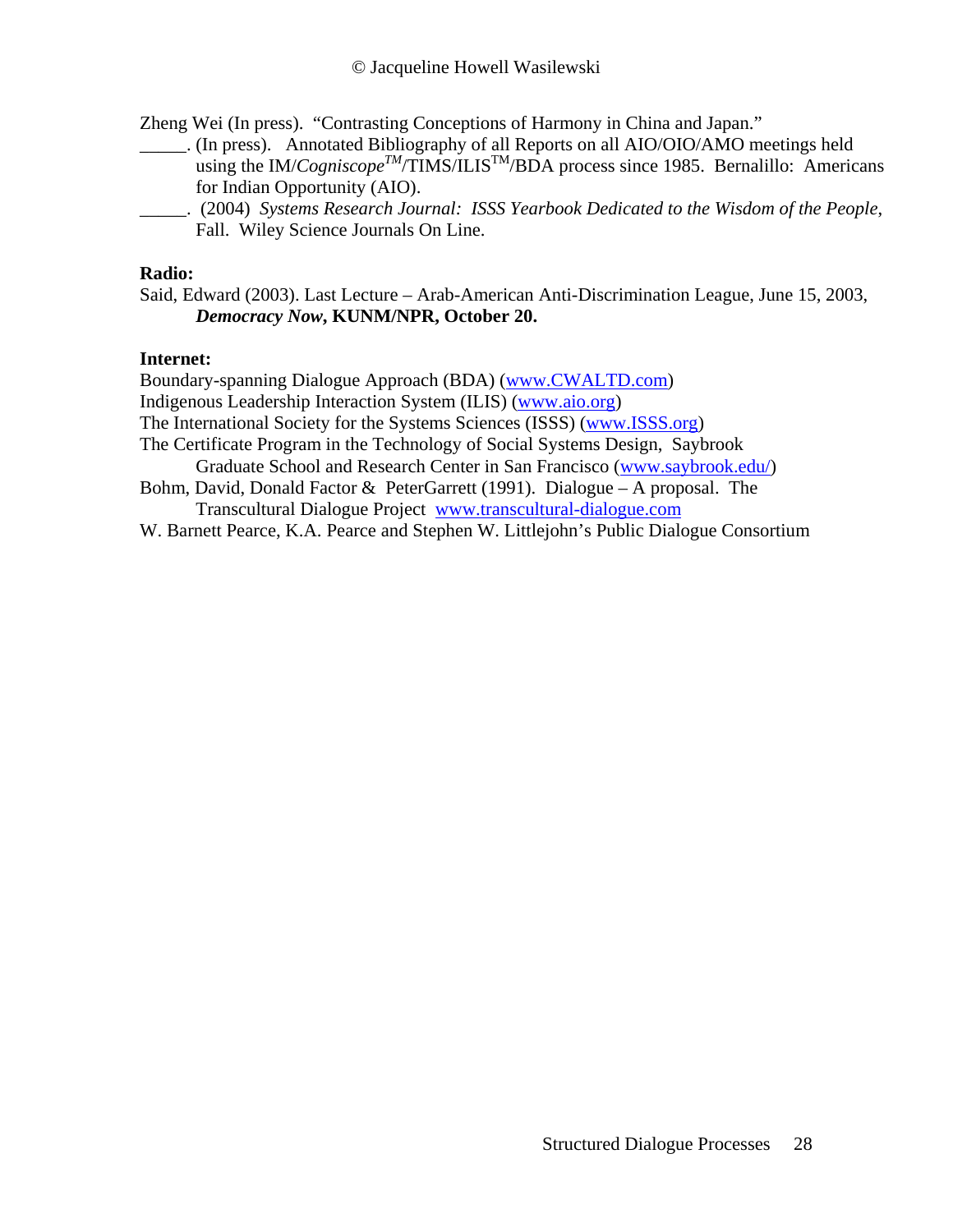# NOTES:

In fact, this kind of respect-as-value circles around and in turn designates one of the primary responsibilities of Indigenous people, and that is to honor their Tribal identities. In order to honor what the ancestors went through and died for, Indigenous people have a responsibility to want to continue as members of their Tribes and to carry on (Roslyn Ing in Alfred, 1999, p. 36).

You can even value your enemies. Utes and Comanches were traditional rivals. They warred against each other. But they never wanted to exterminate each other. How could they be "brave" if they had no worthy opponents? Enemies were not "bad." Like wolves, you only had to worry about them when they were "hungry."

**Entering with your whole history**